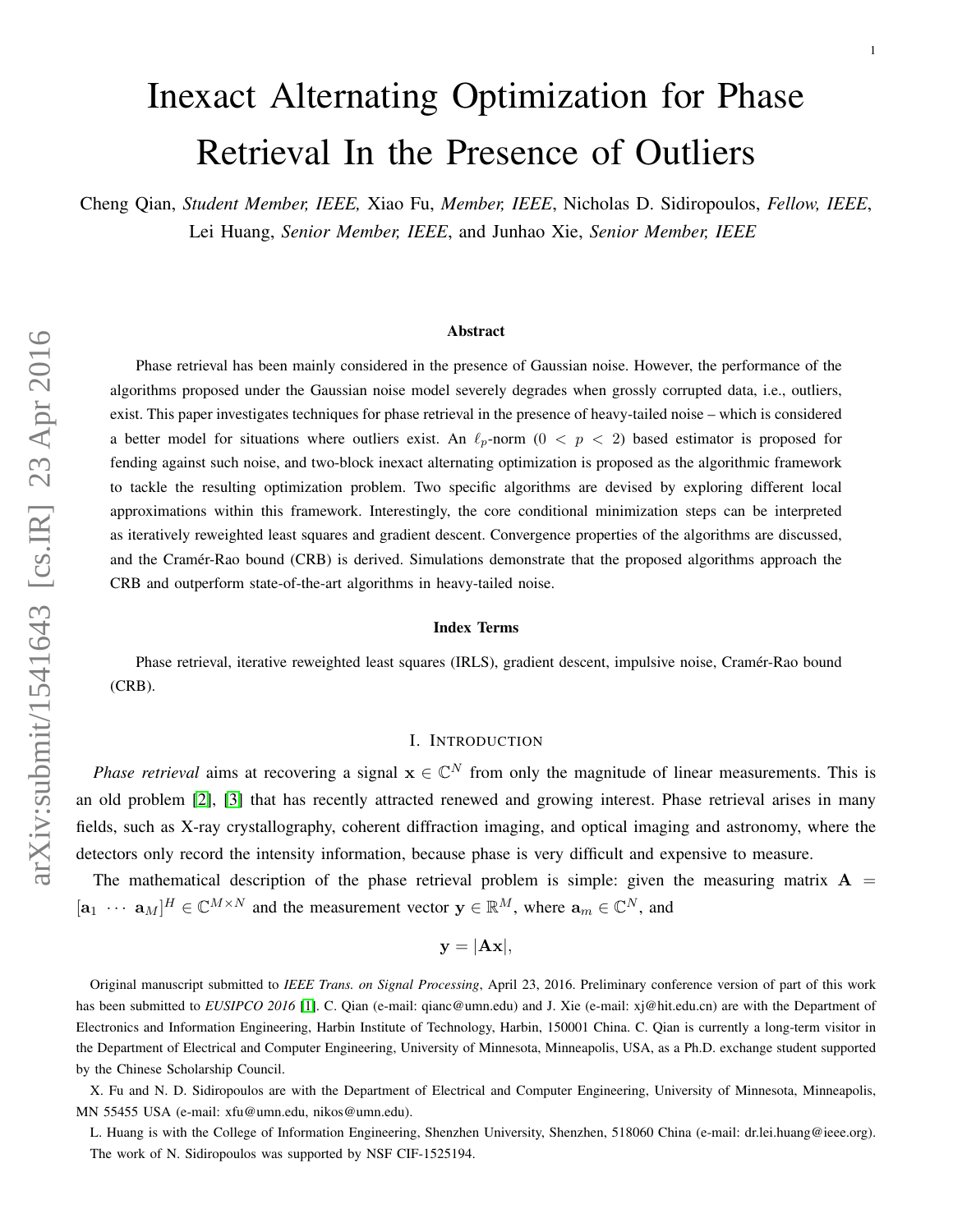find  $x \in \mathbb{C}^N$ . Early attempts to solve the phase retrieval problem can be traced back to the 1970s, where techniques such as Gerchberg-Saxton (GS) [\[2\]](#page-20-0), Fienup [\[3\]](#page-20-1) and their variants were proposed. These algorithms have been empirically shown to work well under certain conditions, although little had been known regarding their convergence properties from a theoretical point of view. Recently, some new algorithms along this line of work were proposed in [\[4\]](#page-20-3), where the convergence issue is better studied.

In recent years, more modern optimization-based approaches for phase retrieval have been proposed. For example, Candès proposed a semidefinite relaxation approach known as the *PhaseLift* algorithm [\[8\]](#page-21-0) and proved that exact recovery is possible with high probability in the noiseless case. Wirtinger-Flow (WF) [\[5\]](#page-20-4) is a more recent approach that combines a good statistical initialization with a computationally light gradient-type refinement algorithm. The combination works very well when A is i.i.d. Gaussian. In our recent work [\[7\]](#page-21-1), we proposed a least-squares *feasible point pursuit* (LS-FPP) approach that aims to solve the same optimization problem as LS PhaseLift in the presence of noise. Simulations in [\[6\]](#page-20-5) indicate that LS-FPP approaches the Cramer-Rao bound for the Gaussian measurement ´ model considered in [\[6\]](#page-20-5).

Some phase retrieval algorithms were originally developed under an exact measurement model, and subsequently treated the noisy case by replacing equality constraints with relaxed inequality constraints [\[8\]](#page-21-0)-[\[9\]](#page-21-2). Most of the existing algorithms were explicitly or implicitly developed under a Gaussian noise model. In certain applications, a subset of the measurements may be corrupted much more significantly than the others, and heavy-tailed noise may be encountered as well [\[11\]](#page-21-3)-[\[15\]](#page-21-4). One representative example is high energy coherent X-ray imaging using a charge-coupled device (CCD), where the impulsive noise originates from X-ray radiation effects on the CCD, and the density of impulses increases with the intensity of X-ray radiation or CCD exposure time [\[15\]](#page-21-4). Under such circumstance, modeling the noise as Gaussian is no longer appropriate.

In recent years, robust phase retrieval algorithms, e.g., [\[11\]](#page-21-3), [\[14\]](#page-21-5), have been proposed to handle outliers. The framework in [\[13\]](#page-21-6), [\[14\]](#page-21-5) considered an undersampled phase retrieval model corrupted with Laplacian-distributed outliers, but the approach was designed specifically for sparse x. It is worth noting that Chen and Candes [\[16\]](#page-21-7) ´ suggested a truncated WF (TWF) algorithm to handle Poisson noise, which also exhibits robustness to outliers under certain conditions. However, this method is sensitive to the choice of the measuring matrix  $A$  in practice, as will be shown in simulations in Section IV.

Another important aspect of phase retrieval is how noise enters the measurement model. Our previous work [\[6\]](#page-20-5) considered the noise model  $y = |Ax|^2 + n$ . Another noise model that is frequently considered in the literature [\[2\]](#page-20-0)-[\[4\]](#page-20-3), [\[10\]](#page-21-8) is

<span id="page-1-0"></span>
$$
y = |Ax| + n. \tag{1}
$$

Notice the subtle but important difference between the two models: whether noise is added to the magnitude or the squared magnitude. The choice hinges on the experimental setup, including the measurement apparatus; but [\(1\)](#page-1-0) is more widely adopted by experimentalists.

Contributions: We consider the phase retrieval problem under the model in [\(1\)](#page-1-0) in the presence of impulsive noise, and focus on designing robust algorithms to handle it. To fend against impulsive noise, we adopt the  $\ell_p$ -fitting (0 < p < 2) based estimator that is known to be effective in dealing with outliers, and devise two optimization algorithms using two-block inexact alternating optimization. Specifically, the two algorithms both solve local majorization-based approximate subproblems for one block, instead of exactly solving the conditional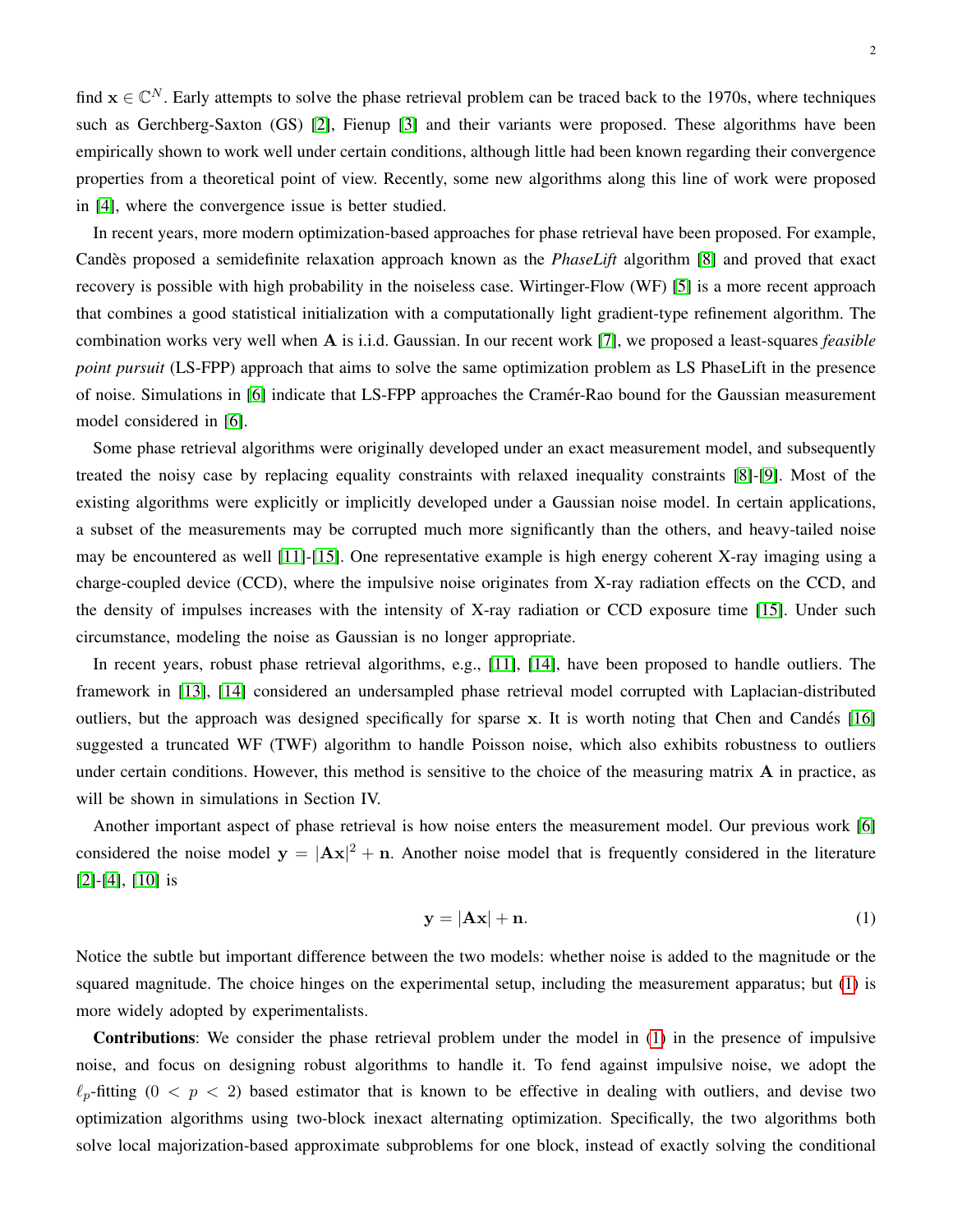block minimization problem to optimality. Interestingly, starting from different majorizations, the resulting solutions turn out equivalent to iteratively reweighted least squares and gradient descent, respectively. Unlike the existing inexact and exact alternating optimization frameworks that mostly operate with convex constraints, the proposed algorithms work with a unit-modulus nonconvex constraint, so convergence analysis seems difficult. Nevertheless, we prove convergence of the proposed algorithms to a Karush-Kuhn-Tucker (KKT) point by exploiting the two-block structure of the problem. We also derive computationally light implementations using Nesterov-type and stochastic gradient updates. In order to assist in performance analysis and experimental design, we derive the Cramer-Rao ´ bound (CRB) for the model in [\(1\)](#page-1-0) and under different parameterizations, in the presence of Laplacian and Gaussian noise. Curiously, although related CRBs for different noisy measurement models have been previously derived in [\[6\]](#page-20-5), [\[17\]](#page-21-9)-[\[21\]](#page-21-10), to the best of our knowledge, there is no available CRB for the model in [\(1\)](#page-1-0) – and our work fills this gap. The proposed algorithms are validated by extensive simulations. The simulations show that our approaches outperform the state-of-the-art algorithms in the presence of impulsive noise.

A preliminary conference version of part of this work has been submitted to EUSIPCO 2016 [\[1\]](#page-20-2). The conference version includes one of the two basic algorithms, the Laplacian CRB, and limited simulations. The second algorithm, Nesterov acceleration and stochastic gradient-type updates, additional CRB results, and, most importantly, proof of convergence of the iterative algorithms are all provided only in this journal version, which naturally also includes more comprehensive simulation results.

Notation: Throughout the paper, we use boldface lowercase letters for vectors and boldface uppercase letters for matrices. Superscripts  $(\cdot)^T$ ,  $(\cdot)^*$ ,  $(\cdot)^H$ ,  $(\cdot)^{-1}$  and  $(\cdot)^{\dagger}$  represent transpose, complex conjugate, conjugate transpose, matrix inverse and pseudo-inverse, respectively. The Re $\{\cdot\}$  and Im $\{\cdot\}$  denote the real part and imaginary part.  $E[\cdot]$ is the expectation operator,  $|\cdot|$  is the absolute value operator,  $||\cdot||_F$  is the Frobenius norm,  $||\cdot||_p$  is the vector  $\ell_p$ -norm, whose definition is  $||\mathbf{x}||_p = (\sum_{i=1}^N |x_i|^p)^{1/p}$ ,  $\odot$  is the element-wise product, and diag( $\cdot$ ) is a diagonal matrix with its argument on the diagonal.  $\delta_{ij}$  denotes the Kronecker delta function, and ∠ $(\cdot)$  takes the phase of its argument.  $\mathbf{0}_m$ ,  $\mathbf{1}_m$ , and  $\mathbf{I}_m$  stand for the  $m \times 1$  all-zero vector,  $m \times 1$  all-one vector, and  $m \times m$  identity matrix, respectively. Furthermore, tr(·) and  $\partial a/\partial x$  denote the trace and partial derivative operators, respectively.

#### II. PROPOSED ALGORITHMS

# *A. AltIRLS*

Let us first consider the noiseless case where  $y = |Ax|$ . Effectively, it can also be written as

<span id="page-2-0"></span>
$$
y \odot u = Ax \tag{2}
$$

where  $\mathbf{u} = e^{j\angle(\mathbf{A}\mathbf{x})}$  is an auxiliary vector of unknown unit-modulus variables with its mth component being  $u_m = e^{j\angle(\mathbf{a}_m^H \mathbf{x})}$ . In the presence of impulsive noise,  $\ell_p$ -(quasi)-norm has be recognized as an effective tool for promoting sparsity and fending against outliers [\[22\]](#page-21-11)-[\[26\]](#page-21-12). Therefore, we propose to employ an  $\ell_p$ -fitting based estimator instead of using the  $\ell_2$ -norm, which has the form of

$$
\min_{|\mathbf{u}|=1,\mathbf{x}} \sum_{m=1}^{M} \left( |y_m u_m - \mathbf{a}_m^H \mathbf{x}|^2 + \epsilon \right)^{p/2}
$$
\n(3)

where  $0 < p < 2$  is chosen to down-weigh noise impulses (i.e., outliers), and  $\epsilon > 0$  is a small regularization parameter that keeps the cost function within its differentiable domain when  $p < 1$ , which will prove handy in devising an effective algorithm later. When  $1 < p < 2$ , we may simply let  $\epsilon = 0$ .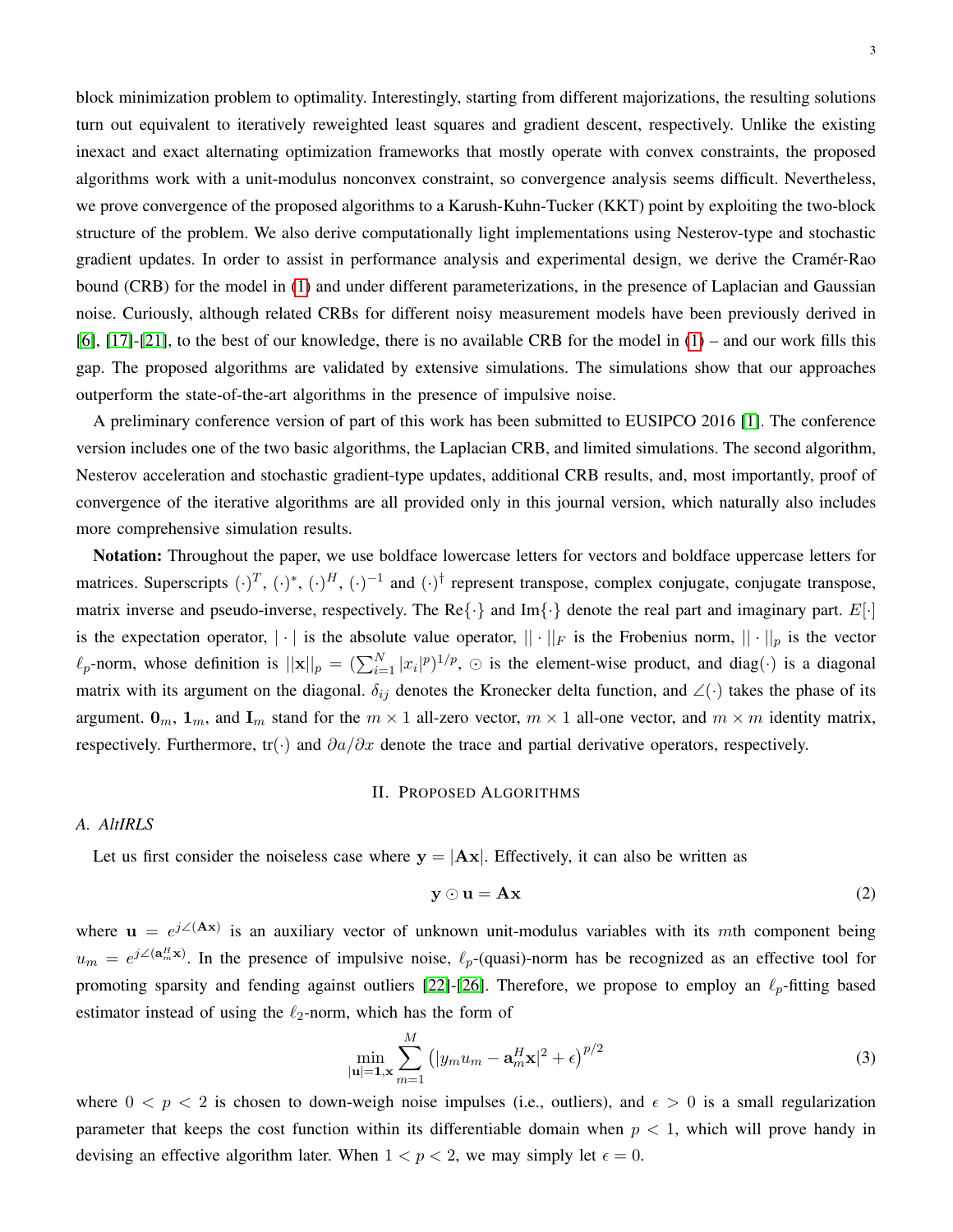To handle Problem [\(3\)](#page-2-0), we follow the rationale of alternating optimization, i.e., we first update x fixing u, and then we do the same for u.

Assume that after some iterations, the current solution at iteration r is  $({\bf x}^{(r)}, {\bf u}^{(r)})$ . At step  $(r+1)$ , the subproblem with respect to  $(w.r.t.)$  x is

<span id="page-3-0"></span>
$$
\mathbf{x}^{(r+1)} = \arg\min_{\mathbf{x}} \sum_{m=1}^{M} \left( |y_m u_m^{(r)} - \mathbf{a}_m^H \mathbf{x}|^2 + \epsilon \right)^{p/2}
$$
(4)

which is still difficult to handle. Particularly, when  $p < 1$ , the subproblem itself is still non-convex; when  $p \ge 1$ , the subproblem is convex but has no closed-form solution. Under such circumstances, we propose to employ the following lemma [\[27\]](#page-21-13):

Lemma 2.1: Assume 
$$
0 < p < 2
$$
,  $\epsilon \ge 0$ , and  $\phi_p(w) := \frac{2-p}{2} \left(\frac{2}{p}w\right)^{\frac{p}{p-2}} + \epsilon w$ . Then, we have  
\n
$$
\left(x^2 + \epsilon\right)^{p/2} = \min_{w \ge 0} wx^2 + \phi_p(w),
$$
\n(5)

and the unique minimizer is

<span id="page-3-2"></span><span id="page-3-1"></span>
$$
w_{\rm opt} = \frac{p}{2} \left( x^2 + \epsilon \right)^{\frac{p-2}{2}}.
$$
\n<sup>(6)</sup>

By Lemma [2.1,](#page-3-0) an upper bound of  $\sum_{m=1}^{M} (|y_m u_m^{(r)} - a_m^H x|^2 + \epsilon)^{p/2}$  that is tight at the current solution  $x^{(r)}$  can be easily found:

$$
\sum_{m=1}^{M} \left( |y_m u_m^{(r)} - \mathbf{a}_m^H \mathbf{x}|^2 + \epsilon \right)^{p/2} \n\leq \sum_{m=1}^{M} \left( w_m^{(r)} \left| y_m u_m^{(r)} - \mathbf{a}_m^H \mathbf{x} \right|^2 + \phi_p \left( w_m^{(r)} \right) \right)
$$
\n(7)

where

$$
w_m^{(r)} := \frac{p}{2} \left( \left| y_m u_m^{(r)} - \mathbf{a}_m^H \mathbf{x}^{(r)} \right|^2 + \epsilon \right)^{\frac{p-2}{2}}, \tag{8}
$$

and the equality holds if and only if  $x = x<sup>(r)</sup>$ . Instead of directly dealing with Problem [\(4\)](#page-3-1), we solve a surrogate problem using the right hand side (RHS) of [\(7\)](#page-3-2) at each iteration to update x. Notice that the RHS of [\(7\)](#page-3-2) is convex w.r.t. x and the corresponding problem can be solved in closed-form:

$$
\mathbf{x}^{(r+1)} = (\mathbf{W}^{(r)}\mathbf{A})^{\dagger} \mathbf{W}^{(r)} (\mathbf{y} \odot \mathbf{u}^{(r)})
$$
\n(9)

where

$$
\mathbf{W}^{(r)} = \text{diag}\left(\sqrt{w_1^{(r)}} \cdots \sqrt{w_M^{(r)}}\right). \tag{10}
$$

The conditional problem w.r.t. u is

$$
\mathbf{u}^{(r+1)} = \arg\min_{|\mathbf{u}|=1} \sum_{m=1}^{M} \left( |y_m u_m - \mathbf{a}_m^H \mathbf{x}^{(r+1)}|^2 + \epsilon \right)^{p/2}.
$$
 (11)

Although the problem is non-convex, it can be easily solved to optimality. Specifically, the first observation is that the partial minimization w.r.t. u is insensitive to the value of p; i.e., given a fixed x, for any  $p > 0$ , the solutions w.r.t. u are identical. Second, for all  $p > 0$ , the solution is simply to align the angle of  $y_m u_m$  to that of  $a_m^H x^{(r+1)}$ , which is exactly

$$
u_m^{(r+1)} = e^{j\angle(\mathbf{a}_m^H \mathbf{x}^{(r+1)})}, \quad m = 1, \dots, M.
$$
 (12)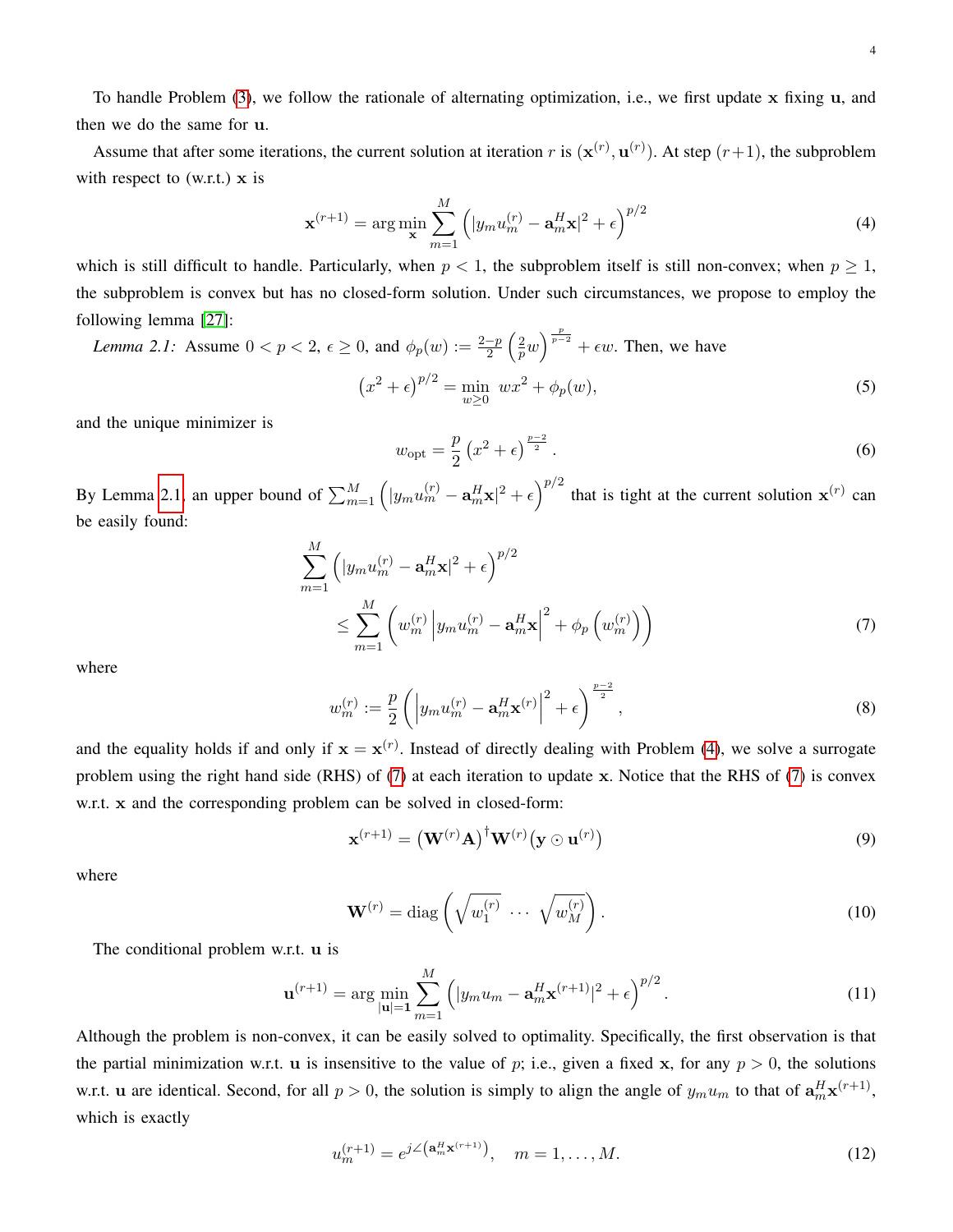We update x and u alternately, until some convergence criterion is met. We see that the way that we construct the upper bound of the partial problem w.r.t. x is in fact the same as the procedure in iteratively reweighted least squares (IRLS) [\[27\]](#page-21-13), [\[29\]](#page-21-14). The difference is that we 'embed' this IRLS step into an alternating optimization algorithm. We therefore call this algorithm alternating IRLS (AltIRLS), which is summarized in Algorithm [1.](#page-4-0)

<span id="page-4-0"></span>

| <b>Algorithm 1</b> AltIRLS for phase retrieval                                                                                                                                                                 |
|----------------------------------------------------------------------------------------------------------------------------------------------------------------------------------------------------------------|
| 1: function ALTIRLS $(y, A, x^{(0)})$                                                                                                                                                                          |
| Initialize $\mathbf{u}^{(0)} = \exp(\angle(\mathbf{A}\mathbf{x}^{(0)}))$ and $\mathbf{W}^{(0)} = \mathbf{W}^{(0)} = \text{diag}\left(\sqrt{u_1^{(0)} \cdots \sqrt{u_M^{(0)}}}\right)$ with $w_m^{(0)} =$<br>2: |
| $-\frac{p}{2}\left(\left y_mu_m^{(0)}-\mathbf{a}_m^H\mathbf{x}^{(0)}\right ^2+\epsilon\right)^{\frac{p-2}{2}}$                                                                                                 |
| while stopping criterion has not been reached do<br>3:                                                                                                                                                         |
| $\mathbf{x}^{(r)} = (\mathbf{W}^{(r-1)}\mathbf{A})^{\dagger} \mathbf{W}^{(r-1)}(\mathbf{v} \odot \mathbf{u}^{(r-1)}).$<br>4:                                                                                   |
| $\mathbf{u}^{(r)} = \exp(j\angle(\mathbf{A}\mathbf{x}^{(r)}))$<br>5:                                                                                                                                           |
| $w_m^{(r)} = \frac{p}{2} \left( \left  y_m u_m^{(r)} - \mathbf{a}_m^H \mathbf{x}^{(r)} \right ^2 + \epsilon \right)^{\frac{p-2}{2}}, \forall m$<br>6:                                                          |
| $\mathbf{W}^{(r)} = \mathrm{diag}\left(\sqrt{w_1^{(r)}} \; \cdots \; \sqrt{w_M^{(r)}} \right)$<br>7:                                                                                                           |
| $r = r + 1$<br>8:                                                                                                                                                                                              |
| end while<br>9:                                                                                                                                                                                                |
| 10: end function                                                                                                                                                                                               |

A relevant question regarding Algorithm [1](#page-4-0) is whether or not this algorithm converges to a meaningful point, e.g., a stationary or KKT point. Note that the block variable u is constrained to a non-convex set, and we do not compute the optimal solution for the block variable x at each iteration of Algorithm [1.](#page-4-0) For such a type of algorithm, there is no existing theoretical framework that establishes convergence. We therefore need careful custom convergence analysis. We have the following result:

*Proposition 2.1:* Every limit point of the solution sequence produced by Algorithm [1](#page-4-0) is a KKT point of Problem [\(3\)](#page-2-0).

<span id="page-4-1"></span>*Proof:* See Appendix [A.](#page-14-0)

The result in Proposition [2.1](#page-4-1) is interesting: Although the algorithm that we propose to compute the  $\ell_p$  fitting-based estimator solves non-convex subproblems, it ensures convergence to a KKT point. Such a nice property is proven by exploiting the two-block structure of the algorithm. Note that the proof itself does not rely on the specific form of the optimization problem in [\(3\)](#page-2-0), and thus can be easily extended to other two-block alternating optimization cases, which we believe is of much broader interest.

# *B. AltGD*

Algorithm [1](#page-4-0) uses a simple update strategy, but its complexity may still become an issue when the problem size grows. Specifically, the bottleneck of the AltIRLS algorithm lies in solving the subproblem

$$
\mathbf{x}^{(r+1)} = \arg\min_{\mathbf{x}} \left| \left| \mathbf{W}^{(r)}(\mathbf{y} \odot \mathbf{u}) - \mathbf{W}^{(r)} \mathbf{A} \mathbf{x} \right| \right|_2^2.
$$
 (13)

Although the above problem is merely a quadratic program with closed-form solution, i.e.,

$$
\mathbf{x}^{(r+1)} = \left(\mathbf{A}^H(\mathbf{W}^{(r)})^2 \mathbf{A}\right)^{-1} \mathbf{A}^H(\mathbf{W}^{(r)})^2 (\mathbf{y} \odot \mathbf{u}^{(r)}), \tag{14}
$$

<span id="page-4-2"></span>П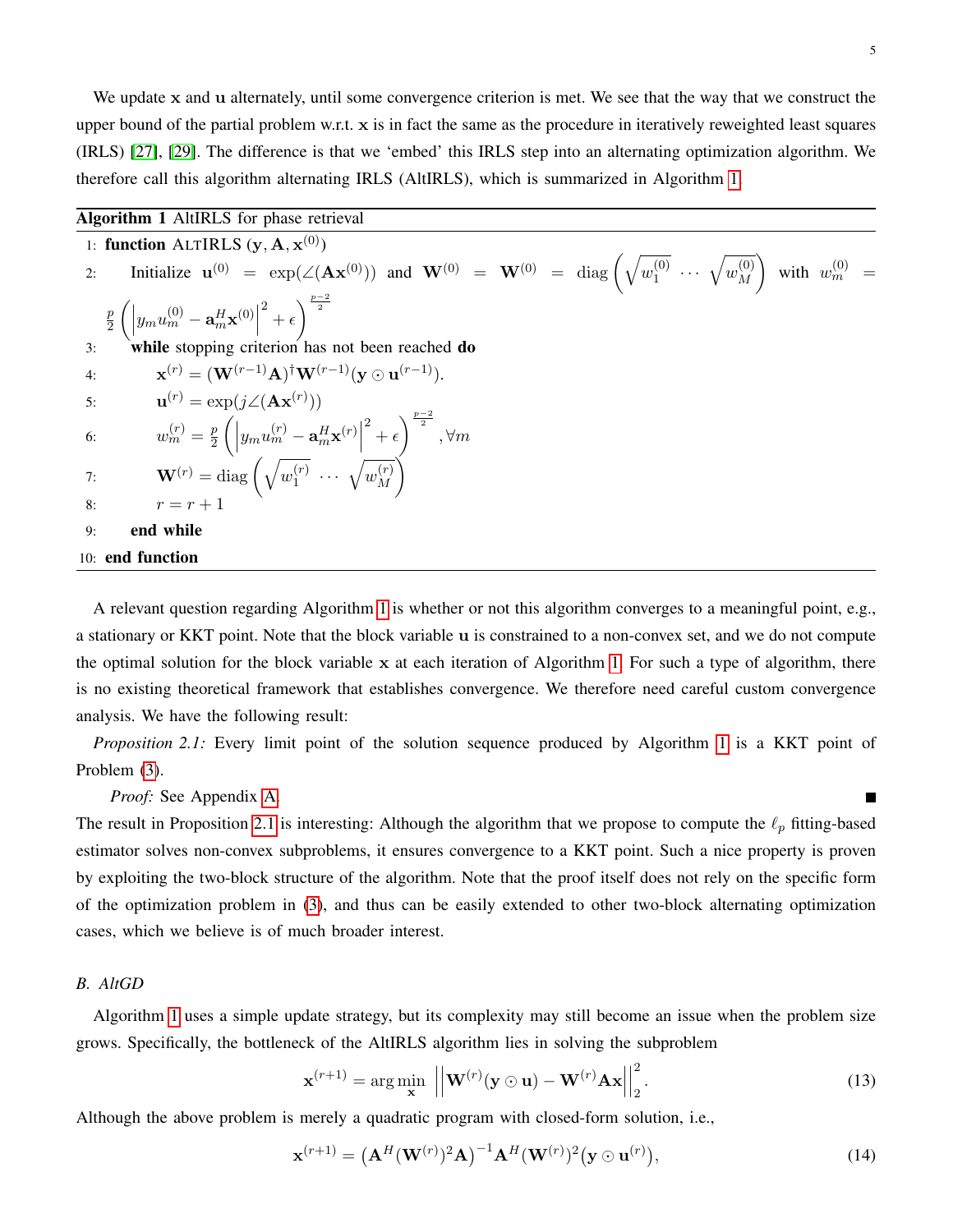the matrix inversion part requires  $\mathcal{O}(N^3)$  flops to compute and also  $\mathcal{O}(N^2)$  memory to store, both of which are not efficient for high-dimensional  $x - e.g.,$  when x is a vectorized image, N is usually very large (more specifically, for a  $100 \times 100$  image, N is 10,000).

To circumvent this difficulty, we propose to deal with problem [\(13\)](#page-4-2) using a first-order approach. Specifically, let us denote

$$
f^{(r)}(\mathbf{x}) = \left| \left| \mathbf{W}^{(r)}(\mathbf{y} \odot \mathbf{u}^{(r)}) - \mathbf{W}^{(r)} \mathbf{A} \mathbf{x} \right| \right|_2^2 \tag{15}
$$

and approximate [\(13\)](#page-4-2) using the following function

$$
\mathbf{g}^{(r)}(\mathbf{x}) = f^{(r)}(\mathbf{x}^{(r)}) + \text{Re}\{(\nabla f^{(r)}(\mathbf{x}^{(r)}))^H(\mathbf{x} - \mathbf{x}^{(r)})\} + \frac{\mu^{(r)}}{2} ||\mathbf{x} - \mathbf{x}^{(r)}||_2^2.
$$
\n(16)

where  $\mu^{(r)} \geq 0$  is a pre-specified parameter. Instead of optimizing  $f^{(r)}(\mathbf{x})$ , we optimize  $\mathbf{g}^{(r)}(\mathbf{x})$ . By rearranging terms, the subproblem becomes

$$
\mathbf{x}^{(r+1)} = \arg\min_{\mathbf{x}} \left\| \mathbf{x} - \left( \mathbf{x}^{(r)} - \frac{1}{\mu^{(r)}} \nabla f(\mathbf{x}^{(r)}) \right) \right\|_{2}^{2} \tag{17}
$$

and the solution is

$$
\mathbf{x}^{(r+1)} = \mathbf{x}^{(r)} - \frac{1}{\mu^{(r)}} \nabla f(\mathbf{x}^{(r)})
$$
\n(18)

i.e., a gradient step with step-size  $1/\mu^{(r)}$ , where the gradient is

$$
\nabla f^{(r)}(\mathbf{x}^{(r)}) = \mathbf{A}^H (\mathbf{W}^{(r)})^2 (\mathbf{A} \mathbf{x}^{(r)} - \mathbf{y} \odot \mathbf{u}^{(r)})
$$
(19)

which does not require any matrix inversion operation. Also, the  $N \times N$  matrix does not need to be stored, if we take the order  $\mathbf{A} \mathbf{x}^{(r)} \to (\mathbf{W}^{(r)})^2 \mathbf{A} \mathbf{x}^{(r)} \to \mathbf{A}^H (\mathbf{W}^{(r)})^2 \mathbf{A} \mathbf{x}^{(r)}$  to compute the update of x. Therefore, using this approach, both memory and complexity requirements are less demanding. We summarize the algorithm in Algorithm [2.](#page-6-0) We call this algorithm alternating gradient descent (AltGD).

In terms of convergence, it is easy to see that

$$
f^{(r)}(\mathbf{x}) \le g^{(r)}(\mathbf{x}),
$$

if  $\mu^{(r)} \ge \lambda_{\max}(\mathbf{A}^H(\mathbf{W}^{(r)})^2\mathbf{A})$ , and the equality holds if and only if  $\mathbf{x} = \mathbf{x}^{(r)}$ . Therefore, the algorithmic structure of Algorithm [2](#page-6-0) is the same as that of Algorithm [1,](#page-4-0) except that the majorizing functions of the x-block are different – which means that the proof of convergence of Algorithm [1](#page-4-0) also applies here:

*Corollary 2.1:* If  $\mu^{(r)} \ge \lambda_{\max}(\mathbf{A}^T(\mathbf{W}^{(r)})^2\mathbf{A})$  for all r, then, every limit point of Algorithm [1](#page-4-0) is a KKT point. *Remark 2.1:* Exactly computing  $\lambda_{\text{max}}(A^H(W^{(r)})^2A)$  may be time consuming in practice. Many practically easier ways can be employed, e.g., the Armijo rule-based line search [\[30\]](#page-21-15). In our simulations, we use a simple heuristic: we let  $\mu^{(r)} = \text{trace}((\mathbf{W}^{(r)})^2)$  instead of  $\lambda_{\text{max}}(\mathbf{A}^H(\mathbf{W}^{(r)})^2\mathbf{A})$ . The rationale behind is that we observe that the energy of  $A^H(W^{(r)})^2A$  is usually dominated by  $W^{(r)}$ , and using  $\mu^{(r)} = \text{trace}((W^{(r)})^2)$  is a good approximation of trace( $A^H(W^{(r)})^2A$ ) that is an upper bound of  $\lambda_{\max}(A^H(W^{(r)})^2A)$ . We should mention that this step-size choice is a heuristic, but works well in practice, as will be shown in the simulations.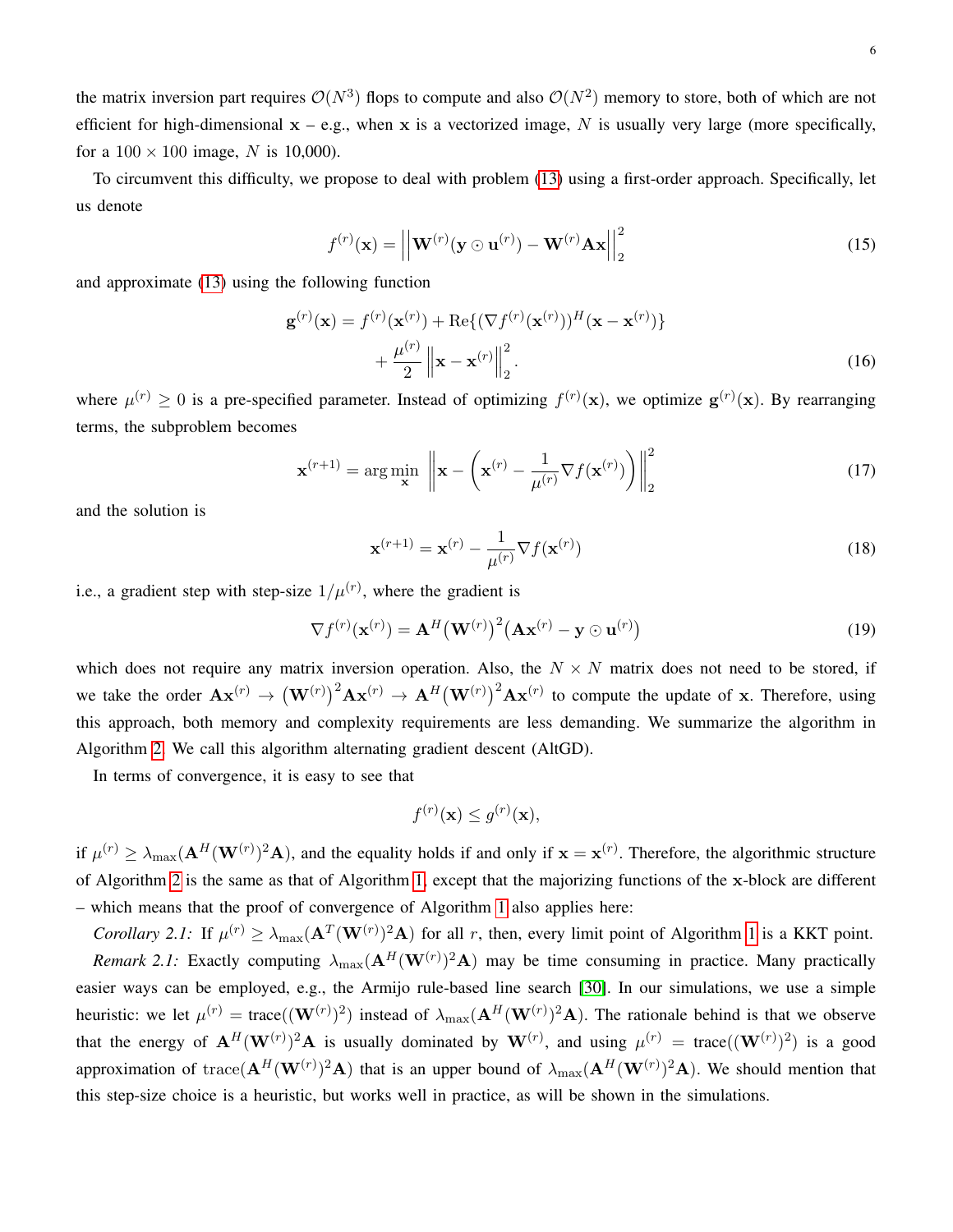<span id="page-6-0"></span>1: function  $\text{ALTGD}(\mathbf{y}, \mathbf{A}, \mathbf{x}^{(0)})$ 2: Initialize  $\mathbf{u}^{(0)} = \exp(\angle(\mathbf{A}\mathbf{x}^{(0)}))$ 3: while stopping criterion has not been reached do 4: Choose  $\mu^{(r-1)}$  as the leading eigenvalue of  ${\bf A}^{H}({\bf W}^{(r-1)})^2{\bf A}$  or the trace of  $({\bf W}^{(r-1)})^2$ 5:  $\mathbf{x}^{(r)} = \mathbf{x}^{(r-1)} - 1/\mu^{(r-1)} \nabla f(\mathbf{x}^{(r-1)})$ 6:  $\mathbf{u}^{(r)} = \exp(j\angle(\mathbf{A}\mathbf{x}^{(r)}))$ 7:  $r = r + 1$ 8: end while 9: end function

# *C. Further Reducing Complexity*

*1) Extrapolation:* Algorithm 2 is easier to compute than Algorithm 1 in terms of per-iteration complexity. However, first-order methods are known to tend to require more iterations in total. One way to alleviate this effect is to incorporate Nesterov's "optimal first-order" method, i.e., for each update, we set

$$
\mathbf{z}^{(r)} = \mathbf{x}^{(r)} + \frac{t^{(r-1)} - 1}{t^{(r)}} \left( \mathbf{x}^{(r)} - \mathbf{x}^{(r-1)} \right)
$$
(20)

$$
t^{(r)} = \frac{1 + \sqrt{1 + 4(t^{(r-1)})^2}}{2} \tag{21}
$$

$$
\mathbf{x}^{(r+1)} = \mathbf{z}^{(r)} - \frac{1}{\mu^{(r)}} \nabla f^{(r)}(\mathbf{z}^{(r)})
$$
\n(22)

In practice, the above 'extrapolation' technique greatly expedites the whole process in various applications [\[31\]](#page-21-16), [\[32\]](#page-21-17). Some numerical evidence can be seen in Fig. [1,](#page-7-0) where a simple comparison between the plain Algorithm 2 and the extrapolated version is presented. We choose SNR= 20 dB,  $N = 16$  and  $M = 128$ . Each element in the signal and measurement vectors is independently drawn from the complex circularly symmetric Gaussian distribution with mean zero and variance one. The noise is generated from a symmetric  $\alpha$  stable (S $\alpha$ S distribution) which will be described in detail in Section IV. Fig. [1](#page-7-0) shows the convergence of AltGD and accelerated AltGD using extrapolation when  $p = 1.3$ . As we can see, the accelerated AltGD converges after 40 iterations which is much faster than AltGD that converges after 200 iterations.

*2) Block Incremental / Stochastic Gradient:* When N is very large (thus M > N is larger), even gradient computation is too much of a burden. In such cases, a pragmatic way is to "break down" the problem to pieces and do (block) incremental or stochastic gradient. We divide the measurement matrix into L blocks  $\Gamma_l$ . Then it is straightforward to get the gradient for the lth block as

$$
\nabla f_{\Gamma_l}(\mathbf{x}^{(r)}) = \mathbf{A}_{\Gamma_l}^H (\mathbf{W}_{\Gamma_l}^{(r)})^2 (\mathbf{A}_{\Gamma_l} \mathbf{x}^{(r)} - \mathbf{y}_{\Gamma_l} \odot \mathbf{u}_{\Gamma_l}^{(r)}).
$$
(23)

The estimate of x is updated according to

$$
\mathbf{x}^{(r+1)} = \mathbf{x}^{(r)} - \frac{1}{\mu_{\Gamma_l}^{(r)}} \nabla f_{\Gamma_l}(\mathbf{x}^{(r)})
$$
(24)

where  $\mu_{\Gamma_i}^{(r)}$  $\frac{(r)}{\Gamma_l}$  is chosen as the leading eigenvalue of  $\mathbf{A}^H_{\Gamma_l} \mathbf{A}_{\Gamma_l}$  or  $\text{trace}((\mathbf{W}_{\Gamma_l}^{(r)})^2)$ . The algorithm can proceed block by block with revisits, or by randomly picking blocks, resulting in block incremental gradient and stochastic gradient versions, respectively.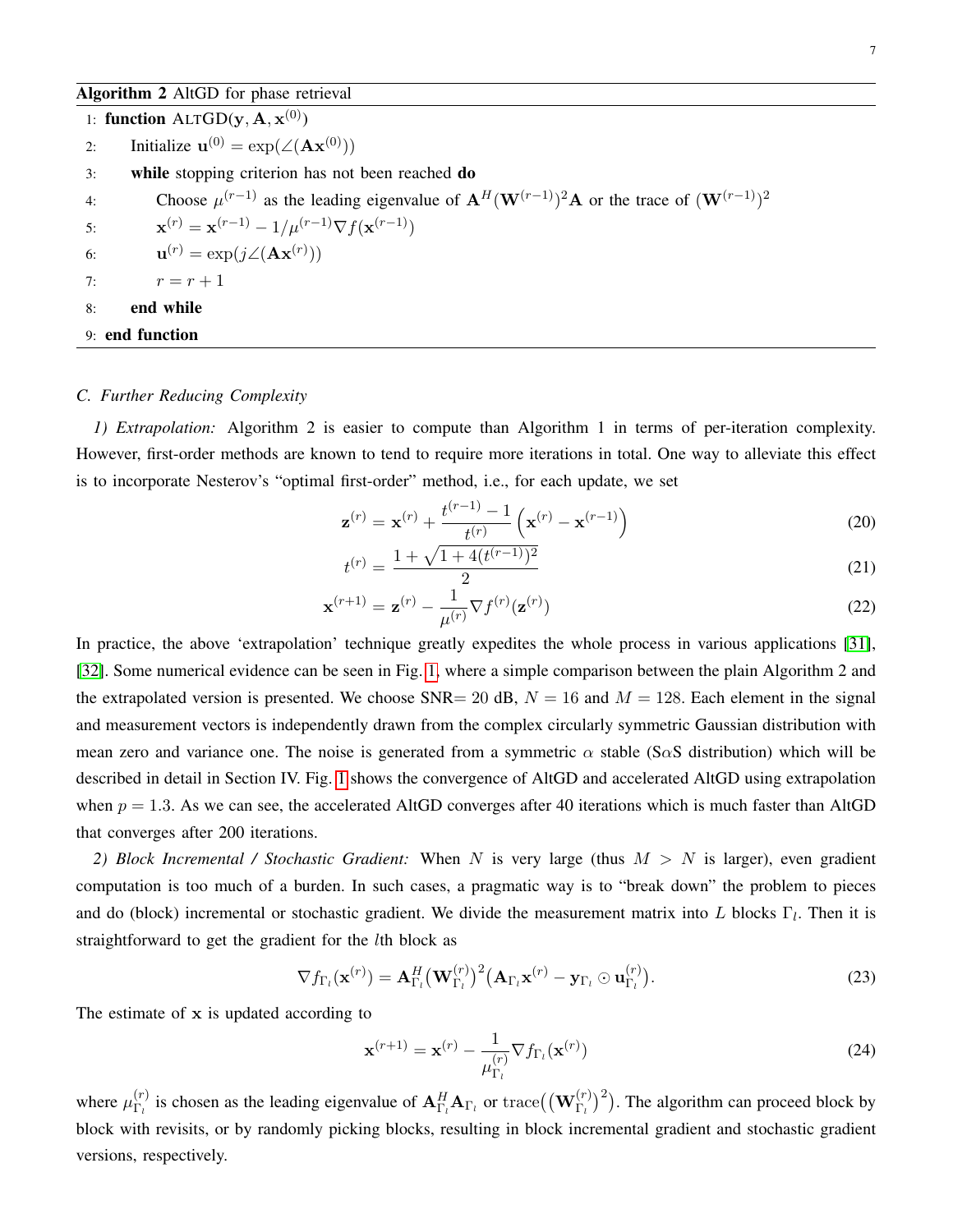

<span id="page-7-0"></span>Fig. 1. Cost function value versus number of iterations.

A subtle point here is that, to maintain robustness, one should choose a block size larger than one. The reason is that the robustness of the algorithm is brought by treating different  $y_m$  with different weights (more specifically, by downweighting the outliers). When using only one  $y_m$  for updating, this ability vanishes.

#### III. CRAMÉR-RAO BOUND ANALYSIS

In this section, the CRB on the accuracy of retrieving  $x$  in [\(1\)](#page-1-0) is presented. The CRB provides a lower bound on the MSE of unbiased estimators and is expected to be a good predictor of MSE performance for large values of  $M$  (i.e., a sufficient number of measurements). For phase retrieval under Gaussian noise, over the past few years, several CRBs have been derived for different models, e.g., 2-D Fourier-based measurements [\[17\]](#page-21-9), noise added prior to taking the magnitude [\[18\]](#page-21-18) and noise added after taking the magnitude square [\[6\]](#page-20-5), [\[19\]](#page-21-19)-[\[20\]](#page-21-20). To the best of our knowledge, there is no available CRB formula for the signal model in [\(1\)](#page-1-0). Here, we present the CRBs for two particular types of noise: Laplacian and Gaussian noise. Although our main interest here lies in evaluating performance of robust algorithms and the Laplacian CRB serves this purpose, the Gaussian CRB is of interest in other application contexts. Note that we use subscripts *r, c, L* and *G* to stand for real, complex, Laplacian and Gaussian, respectively.

To get started, we should note that our derivations are based on the assumption that x is nonzero. That is because the term  $|\mathbf{Ax}|$  is non-differentiable at  $\mathbf{x} = \mathbf{0}_N$  where  $\mathbf{0}_N$  is the  $N \times 1$  zero vector, the Fisher information only exists at  $x \neq 0_N$ . With this caveat, we have the following theorem:

*Theorem 3.1:* In Laplacian noise, the variance of any unbiased estimate of x is bounded below by

<span id="page-7-1"></span>
$$
CRB_{L,c} = \text{trace}\left(\mathbf{F}_{L,c}^{\dagger}\right) \tag{25}
$$

where

$$
\mathbf{F}_{L,c} = \frac{4}{\sigma_n^2} \mathbf{G}_{L,c} \operatorname{diag}(|\mathbf{A}\mathbf{x}|^{-2}) \mathbf{G}_{L,c}^T
$$
 (26)

with

$$
\mathbf{G}_{L,c} = \begin{bmatrix} \text{Re}\{\mathbf{A}^H \text{diag}(\mathbf{A}\mathbf{x})\} \\ \text{Im}\{\mathbf{A}^H \text{diag}(\mathbf{A}\mathbf{x})\} \end{bmatrix} .
$$
 (27)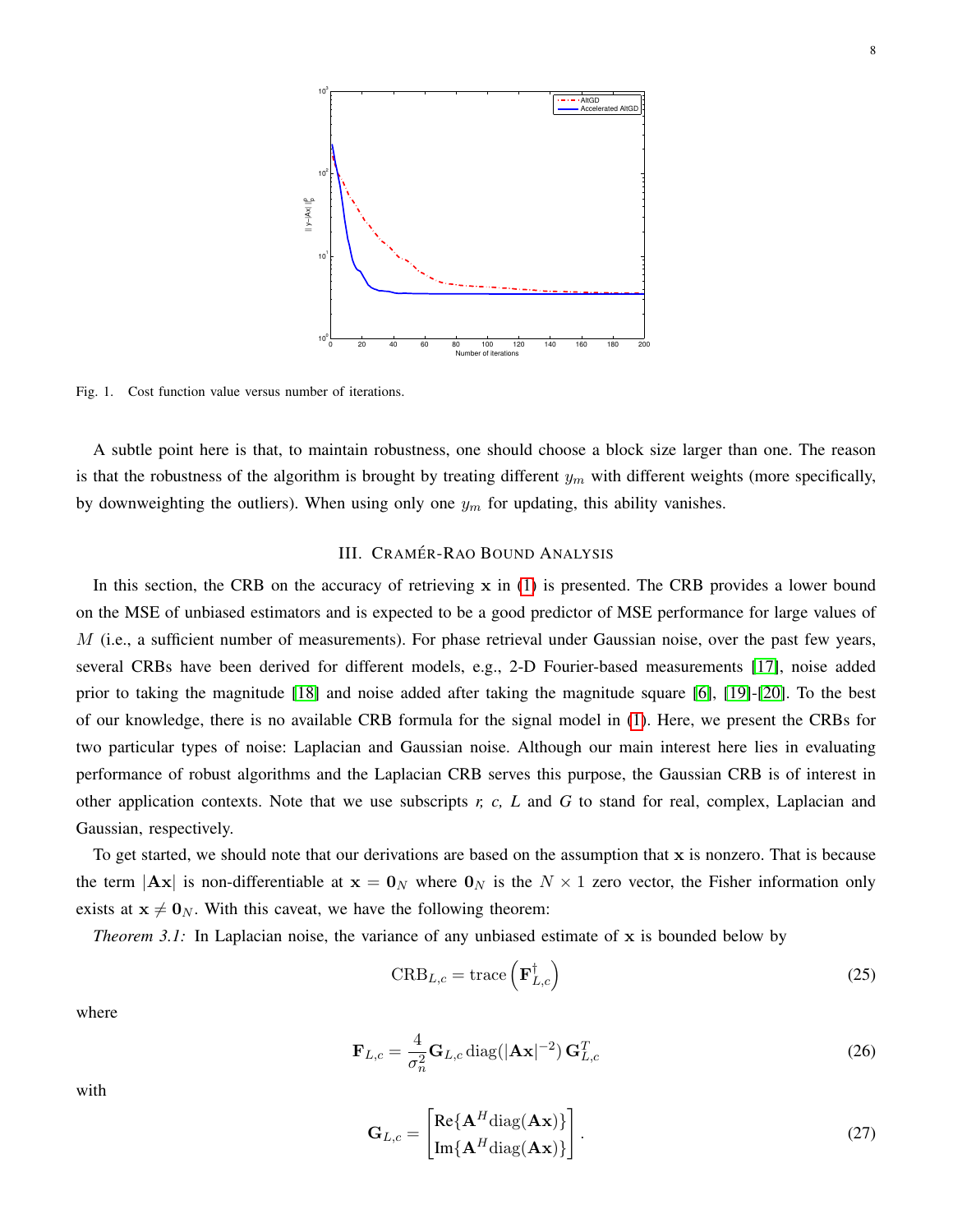П

*Proof:* See Appendix [B.](#page-16-0)

The CRB for real  $x$  is a special case of the complex case, which can be easily derived from Theorem [3.1:](#page-7-1) *Theorem 3.2:* In Laplacian noise, the variance of any unbiased estimate of real-valued x is bounded below by

$$
CRB_{L,r} = \text{trace}\left(\mathbf{F}_{L,r}^{-1}\right) \tag{28}
$$

where

$$
\mathbf{F}_{L,r} = \frac{4}{\sigma_n^2} \mathbf{G}_{L,r} \operatorname{diag}(|\mathbf{A}\mathbf{x}|^{-2}) \mathbf{G}_{L,r}^T
$$
 (29)

with

$$
\mathbf{G}_{L,r} = \text{Re}\{\mathbf{A}^H \text{diag}(\mathbf{A}\mathbf{x})\}.
$$
 (30)

In Appendix [C,](#page-18-0) we show that when A has full column rank,  $\mathbf{F}_{L,c}$  is singular with rank  $(2N - 1)$  while  $\mathbf{F}_{L,r}$ is always nonsingular. Thus, for complex x, we adopt its pseudo-inverse to compute an optimistic (looser) CRB, which is still a valid lower bound that can be used to benchmark the efficiency of any unbiased estimator [\[39\]](#page-22-0)-[\[42\]](#page-22-1). If x is close to zero, then the CRB is not tight at low SNRs, and more measurements should be used to approach the CRB.

<span id="page-8-0"></span>*Theorem 3.3:* In Gaussian noise case, the CRB is four times larger than the CRB in Theorem 1, i.e.,

$$
CRB_G = 4CRB_L. \t\t(31)
$$

*Proof:* See Appendix [D.](#page-18-1)

In certain applications of phase retrieval, we may be more interested in the performance bound for retrieving the phase of x. The following theorem provides the CRB on both the phase and amplitude of x under Laplacian noise. Note that in the Gaussian noise case, it is straightforward to apply Theorem [3.3](#page-8-0) to compute the lower bound. Similar results can also be found in [\[43\]](#page-22-2).

*Theorem 3.4:* In Laplacian noise, the variance of any unbiased estimate of the amplitude of x is bounded below by

<span id="page-8-1"></span>
$$
\text{CRB}_{L,|\mathbf{x}|} = \sum_{i=1}^{N} d_i \tag{32}
$$

and the variance of any unbiased estimate of the phase of  $x$  is bounded below by

$$
\text{CRB}_{L,\angle(\mathbf{x})} = \sum_{i=N+1}^{2N} d_i \tag{33}
$$

where  $d = [d_1 \cdots d_{2N}]$  contains the main diagonal elements of  $\mathbf{F}_L^{\dagger}$  which in this case is defined as

$$
\mathbf{F}_L = \frac{4}{\sigma_n^2} \mathbf{G}_L \operatorname{diag}(|\mathbf{A}\mathbf{x}|^{-2}) \mathbf{G}_L^T
$$
 (34)

with

$$
\mathbf{G}_{L} = \begin{bmatrix} \text{diag}(|\mathbf{x}|)^{-1} \\ \mathbf{I}_{N} \end{bmatrix} \begin{bmatrix} \text{Re} \{ \text{diag} (\mathbf{x}^{*}) \mathbf{A}^{H} \text{diag} (\mathbf{A} \mathbf{x}) \} \\ \text{Im} \{ \text{diag} (\mathbf{x}^{*}) \mathbf{A}^{H} \text{diag} (\mathbf{A} \mathbf{x}) \} \end{bmatrix} . \tag{35}
$$

*Proof:* See Appendix [E.](#page-19-0)

*Remark 3.1:* In deriving the CRB in Theorem [3.4,](#page-8-1) we use no additional assumptions on x. Therefore, Theorem [3.4](#page-8-1) works for both real and complex x. Specifically, in the real case, the phase is actually the sign of x. Here,  $F_L$ is also singular with rank deficit equal to one, so we adopt its pseudo-inverse to compute the CRB. We omit the proof of rank-1 deficiency of  $\mathbf{F}_L$ , since it follows the line of argument in Appendix [C.](#page-18-0)

П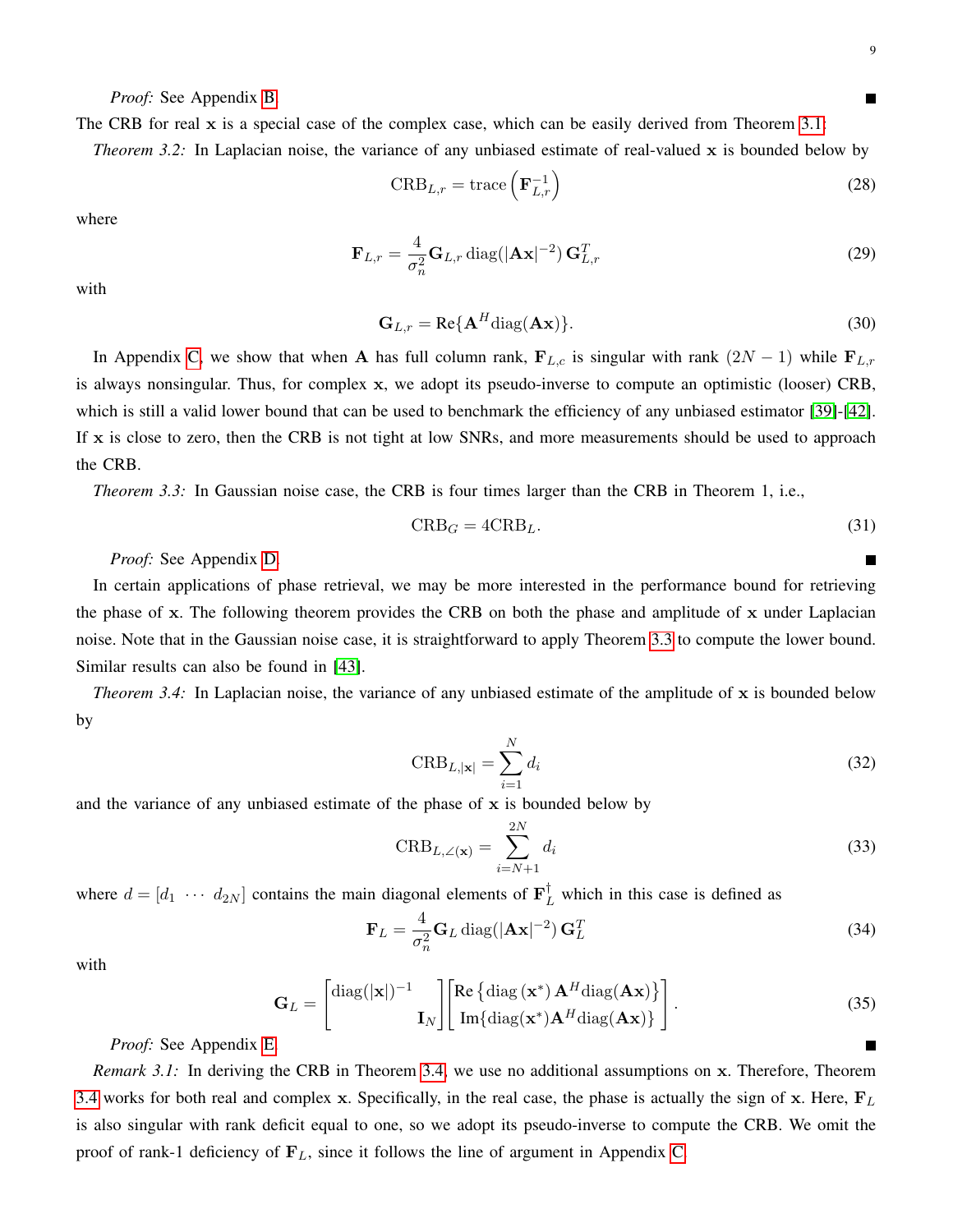#### IV. SIMULATION RESULTS

In this section, we evaluate the performance of the proposed methods and compare them with some existing algorithms, namely, PhaseCut [\[10\]](#page-21-8), TWF [\[16\]](#page-21-7), WF [\[5\]](#page-20-4), GS [\[2\]](#page-20-0) and PRIME<sup>[1](#page-9-0)</sup> [\[37\]](#page-22-3) in terms of MSE performance, where the MSE is computed after removing the global phase ambiguity between the true and estimated x. In the simulations, we consider an exponential signal -  $x = \exp(j0.16\pi t)$  comprising 16 samples, i.e.,  $t = 1, \dots, 16$ . The measurement vectors are generated from a masked Fourier transformation, which has the form of

$$
\mathbf{A} = \begin{bmatrix} (\mathbf{D}\mathbf{\Lambda}_1)^T & \cdots & (\mathbf{D}\mathbf{\Lambda}_K)^T \end{bmatrix}^T
$$

where  $K = M/N$  is the number of masks, **D** is a  $N \times N$  discrete Fourier transform (DFT) matrix with  $DD^H = N I_N$ and  $\Lambda_k$  is a  $N \times N$  diagonal masking matrix with its diagonal entries generated by  $b_1b_2$ , where  $b_1$  and  $b_2$  are independent and distributed as [\[8\]](#page-21-0)

$$
b_1 = \begin{cases} 1 & \text{w. prob. 0.25} \\ -1 & \text{w. prob. 0.25} \\ -j & \text{w. prob. 0.25} \\ j & \text{w. prob. 0.25} \end{cases} \text{ and } b_2 = \begin{cases} \sqrt{2}/2 & \text{w. prob. 0.8} \\ \sqrt{3} & \text{w. prob. 0.2.} \\ \end{cases}
$$

All results are obtained using a computer with 3.6 GHz i7-4790 CPU and 8 GB RAM. AltGD, AltIRLS, WF, TWF, GS, and PRIME are all initialized from the same starting point that is computed by picking the principal eigenvector of  $\sum_{i=1}^{M} y_i^2 \mathbf{a}_i \mathbf{a}_i^H$ , and the stopping criterion is

$$
\frac{\left| ||y - |A \mathbf{x}^{(r)}||_2^2 - ||y - |A \mathbf{x}^{(r-1)}||_2^2 \right|}{||y - |A \mathbf{x}^{(r-1)}||_2^2} \le 10^{-7}
$$

or the number of iterations reaching 1000. Furthermore, we use AltGD with extrapolation for the simulations.

# *A. Selection of* p

Before we do the performance comparison, let us study how p affects the performance of the proposed methods. In this example, SNR is fixed at 20 dB, where the SNR is computed via

$$
SNR = 10 \log 10 \left( \frac{||\mathbf{Ax}||^2}{||\mathbf{n}||^2} \right)
$$

.

We assume that 10% of the data are corrupted by outliers that are generated from the Gaussian distribution with mean zero and variance 100, and the remaining elements in n are zero. Eight masks are employed to generate the measurements. Fig. [2](#page-10-0) shows the MSE as a function of p. Note that, when p is smaller than 1, in order to achieve convergence in a non-convex setting, we initialize our methods in a two-step way. Specifically, for each of the proposed methods, when  $0.6 \le p < 1$ , we use the spectrum output to initialize our methods with  $p = 1.3$ and 100 iterations, and then choose the corresponding output to do another 100 iterations with  $p = 1$  and use the output as a final starting point. When  $p \le 0.6$ , we take an additional intermediate step with  $p = 0.7$  and 100 iterations to gradually stage the initialization process for our approaches, since in this  $p$ -regime the subproblem is strictly non-convex. It is observed that generally,  $p \le 1$  provides better performance than  $p > 1$ , especially for AltIRLS. When  $p < 0.5$ , AltGD suffers severe performance degradation while AltIRLS still performs well. Our

<span id="page-9-0"></span><sup>1</sup>Here, PRIME stands for PRIME-Modulus-Both-Terms in [\[37\]](#page-22-3).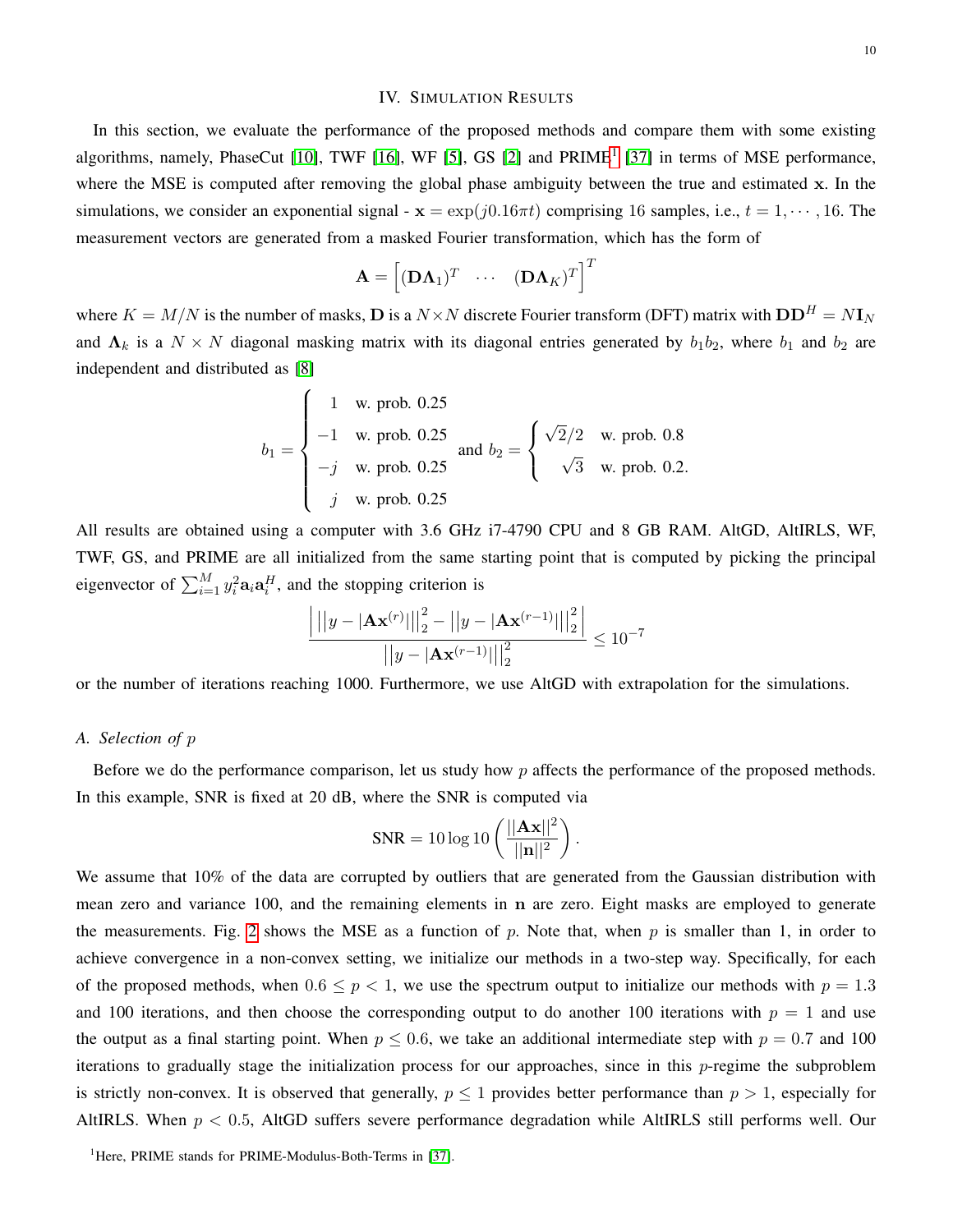

<span id="page-10-0"></span>Fig. 2. MSE versus p.

understanding is that first-order algorithms are in general more sensitive to problem conditioning, and a small  $p$ can lead to badly-conditioned  $\mathbf{W}^{(r)}$ . Working with  $p < 1$  usually requires much more careful initialization. In our experience,  $p \approx 1.3$  strikes a good compromise between numerical stability and estimation accuracy.

To illustrate the performance provided by our proposed methods with  $p < 1$  over the state-of-art algorithms including TWF, WF, PhaseCut, GS, and PRIME, we present the following example, where the parameters are the same as for Fig. [2,](#page-10-0) except that a relative small number of masks is used, say,  $K = 6$ . Note that among these competitors, PhaseCut, GS and PRIME share the same signal model as ours, but WF is designed after a model with noise added to the squared magnitude of the linear measurements, and TWF adopts a Poisson model with  $\lambda = |\mathbf{a}_i^H \mathbf{x}|^2$ . Hence,  $\mathbf{y}^2$  is fed to WF and TWF, where the squaring is element-wise. We set  $p = 0.7$  for the proposed methods, and perform Monte-Carlo trials to estimate  $MSE = 10 \log 10(||\hat{x} - x||_2^2)$ . It is shown in Fig. [3](#page-11-0) that the MSE samples of WF, PhaseCut, GS and PRIME are located around −10 dB, and TWF is slightly better than them. However, our methods produce much smaller MSEs. In particular, for AltGD, most of its MSEs are located between −100 dB and −20 dB, while for AltIRLS, its MSEs are concentrated around -145 dB, which indicates that our proposed methods are efficient in suppressing outliers.

# *B. Statistical Performance Comparison*

We now compare the MSE performance as a function of SNR, using 500 Monte-Carlo trials. We use Laplacian and  $\alpha$ -stable distributions, which are considered suitable for modeling heavy-tailed distributions that generate impulsive noise. The probability density function (PDF) of the Laplacian distribution is given in [\(46\)](#page-16-1). The PDF of an  $\alpha$ -stable distribution is generally not available, but its characteristic function can be written in closed-form as

$$
\phi(t; \alpha, \beta, c, \mu) = \exp\left(jt\mu - \gamma^{\alpha}|t|^{\alpha}\left(1 - j\beta \text{sgn}(t)\Phi(\alpha)\right)\right)
$$

where  $\Phi(\alpha) = \tan(\alpha \pi/2)$ ,  $0 < \alpha \le 2$  is the stability parameter,  $-1 \le \beta \le 1$  is a measure of asymmetry,  $\gamma > 0$ is a scale factor which measures the width of the distribution and  $\mu$  is a shift parameter. There are two special cases that admit closed-form PDF expression, that is,  $\alpha = 1$  and  $\alpha = 2$  which respectively yield the Cauchy and Gaussian distributions. For  $\alpha < 2$ ,  $\phi(t; \alpha, \beta, \gamma, \mu)$  possesses heavy tails, thus is impulsive. Generally,  $\alpha$  controls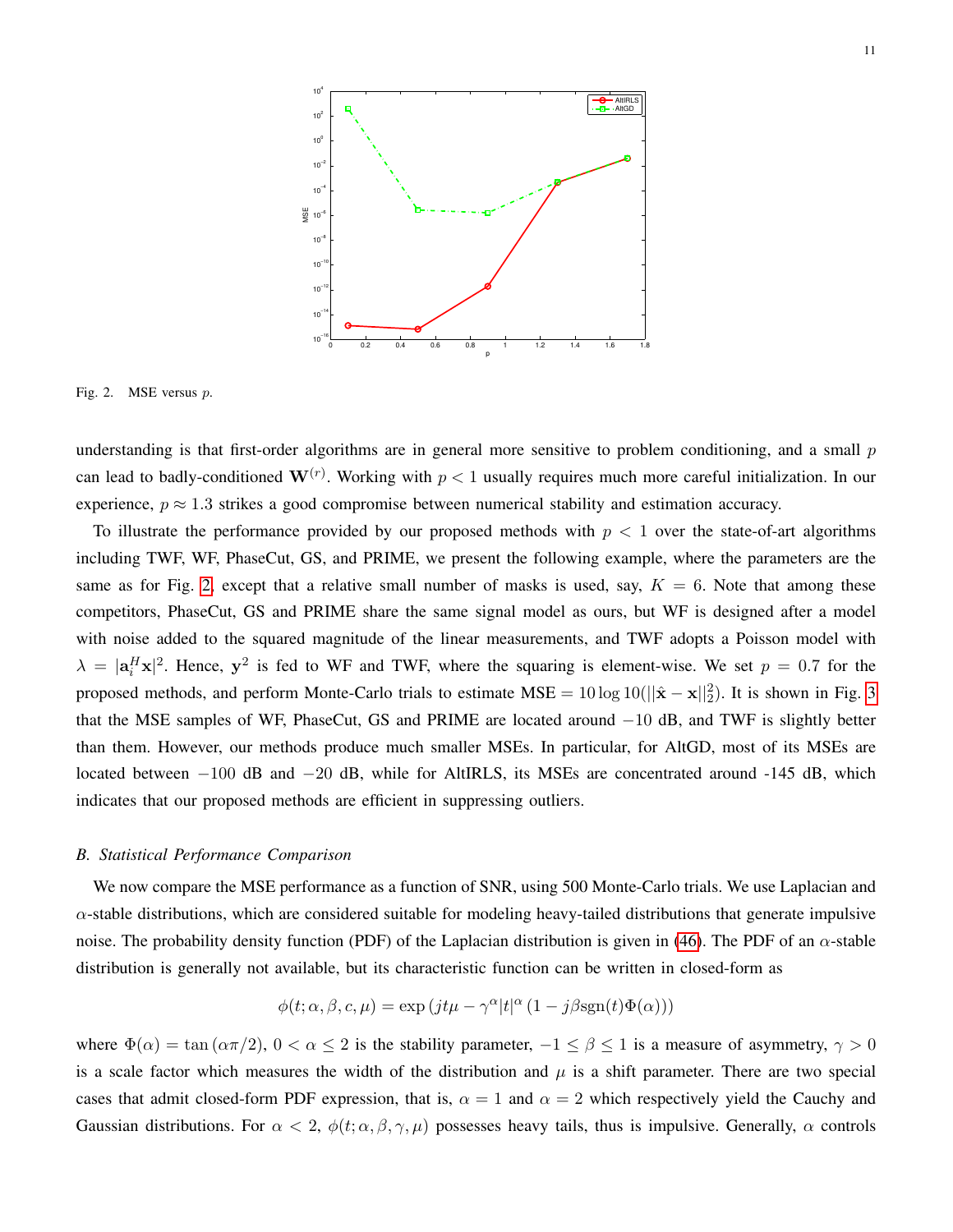

<span id="page-11-0"></span>Fig. 3. Signal recovery performance comparison.

the density of impulses. In the following, we set  $\alpha = 0.8$ , and the other parameters are  $\beta = 0$ ,  $\gamma = 2$  and  $\mu = 0$ , resulting in a symmetric  $\alpha$ -stable (S $\alpha$ S) distribution with zero-shift.

In the simulations, the number of measurements is  $M = 8N$ . Figs. [4](#page-12-0) and [5](#page-12-1) show the MSEs of amplitude and phase of x in S $\alpha$ S and Laplacian noise, respectively, where

MSE on amplitude 
$$
=\frac{1}{500} \sum_{i=1}^{500} ||\hat{\mathbf{x}}|_i - |\mathbf{x}||_2^2
$$
  
MSE on phase  $=\frac{1}{500} \sum_{i=1}^{500} ||\angle(\hat{\mathbf{x}})_i - \angle(\mathbf{x})||_2^2$ .

Note that for S $\alpha$ S noise, we set  $p = 1.3$  for AltIRLS and AltGD, while for Laplacian noise,  $p = 1$ . In the Laplacian noise case, we include the CRB derived in Theorem [3.4](#page-8-1) as a performance benchmark. It is observed from Fig. [4](#page-12-0) that our approaches slightly outperform the AltMinPhase algorithm and yield the MSEs which are closest to the CRB. The performance gap between the proposed methods and their competitors becomes even larger in  $S\alpha S$ noise; see Fig. [5.](#page-12-1) This indicates that the proposed algorithms work better in more critical situations, i.e., when more severe outliers exist. As a reference, we also plot the MSE performance versus SNR in Gaussian noise in Fig. [6,](#page-13-0) where we set  $p = 2$  for having a maximum likelihood estimator. We see that the performance of the algorithms are similar while the proposed algorithms are still the closest to the CRB.

#### *C. CPU Time Comparison*

In this example, we compare the CPU times as a function of  $N$ . We set SNR at 30 dB, vary the signal length from 8 to 256, and keep the number of masks  $K = 8$ . We set  $p = 1.3$  for the proposed schemes. The simulation results are shown in Fig. [7,](#page-13-1) from which we find that TWF is faster than our methods. However, it has larger MSE than ours.

#### *D. Performance Comparison on Caffeine Molecule Image Data*

In this subsection, we showcase the performance using real caffeine molecule data that is often used to test phase retrieval algorithms [\[5\]](#page-20-4), [\[38\]](#page-22-4), [\[45\]](#page-22-5). The caffeine molecule data with size  $128 \times 128$  is the projection of electron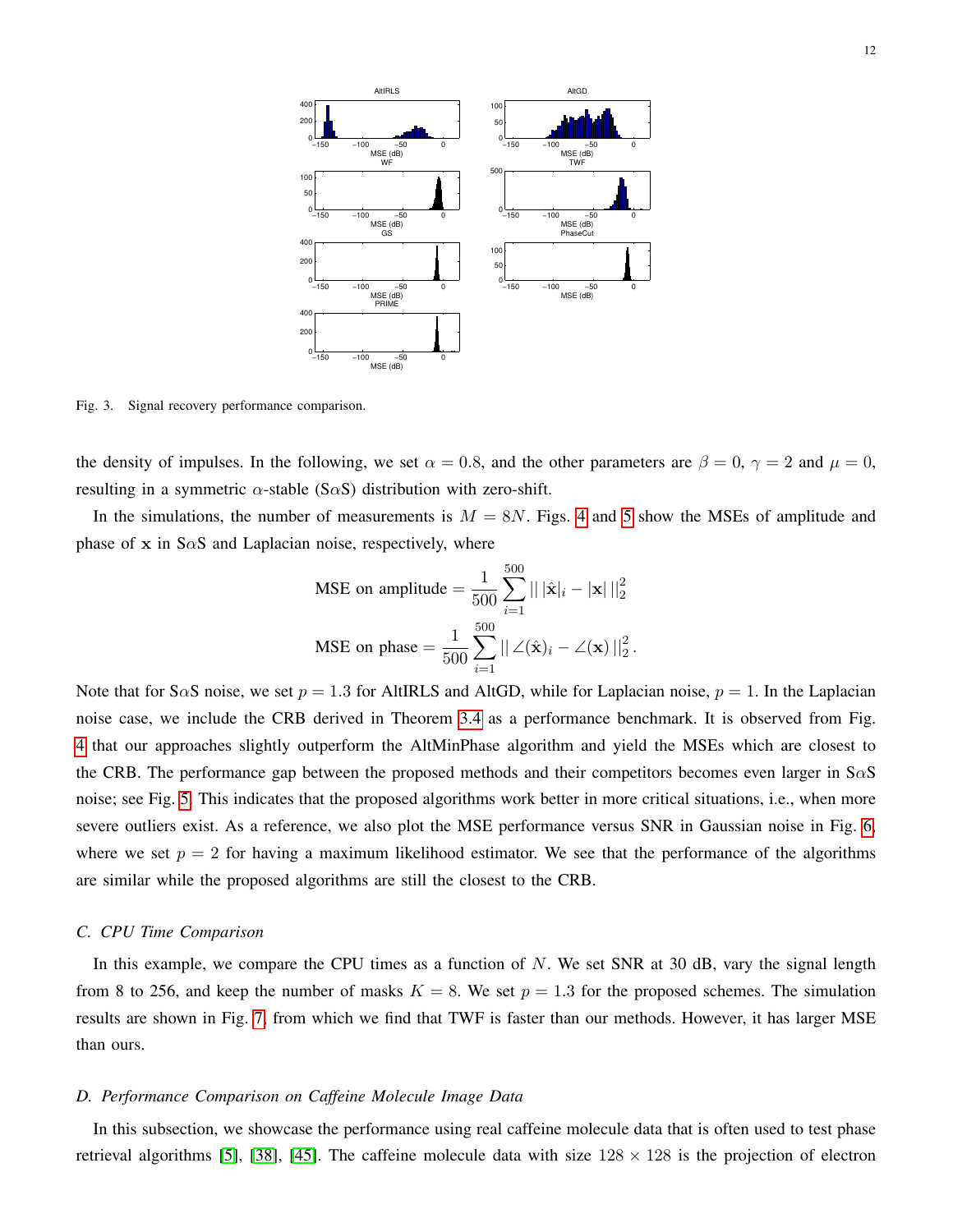

Fig. 4. MSE versus SNR in Laplacian noise.

<span id="page-12-0"></span>

<span id="page-12-1"></span>Fig. 5. MSE versus SNR in S $\alpha$ S noise.

density of a 3-D Caffeine molecule's density map onto the xy-plane. The objective is to reconstruct the data from the magnitude of its masked Fourier transform. Here, we use the same measuring process as in the previous simulations and K = 6 masks are used to generate measurements. We add impulsive noise that is S $\alpha$ S distributed. We compare the performance of AltGD and TWF, which are the most scalable robust algorithms. We also include the block incremental (BI) implementation of AltGD (cf. Section II.C2), which is referred to as *BI-AltGD*. The performance is measured by relative MSE, which is defined as  $MSE = 1/500 \sum_{i=1}^{500} ||\hat{\mathbf{X}}_i - \mathbf{X}||^2_F / ||\mathbf{X}||^2_F$ . Fig. [8](#page-14-1) plots the retrieved molecule's density map using AltGD, BI-AltGD with  $p = 1.3$  and TWF where SNR=  $-5$  dB. It is seen in Fig. [8](#page-14-1) that TWF yields a blurred image, while our schemes still work well under such a low SNR. It should be noted that BI-AltGD takes 4.991 seconds and hits a relative MSE as small as  $1.945 \times 10^{-8}$ , that directly knocks out AltGD and TWF, which take 12.605 seconds and 37.391 seconds, resulting in MSE  $2.993 \times 10^{-2}$  and 0.4118, respectively. The reason why TWF takes much longer time than our methods is that it usually requires about 500 iterations to converge, while the AltGD and BI-AltGD only need 100 and 40 (outer) iterations, respectively. Using the same parameter setting but changing SNR from −20 dB to 40 dB, we compare the probability of resolution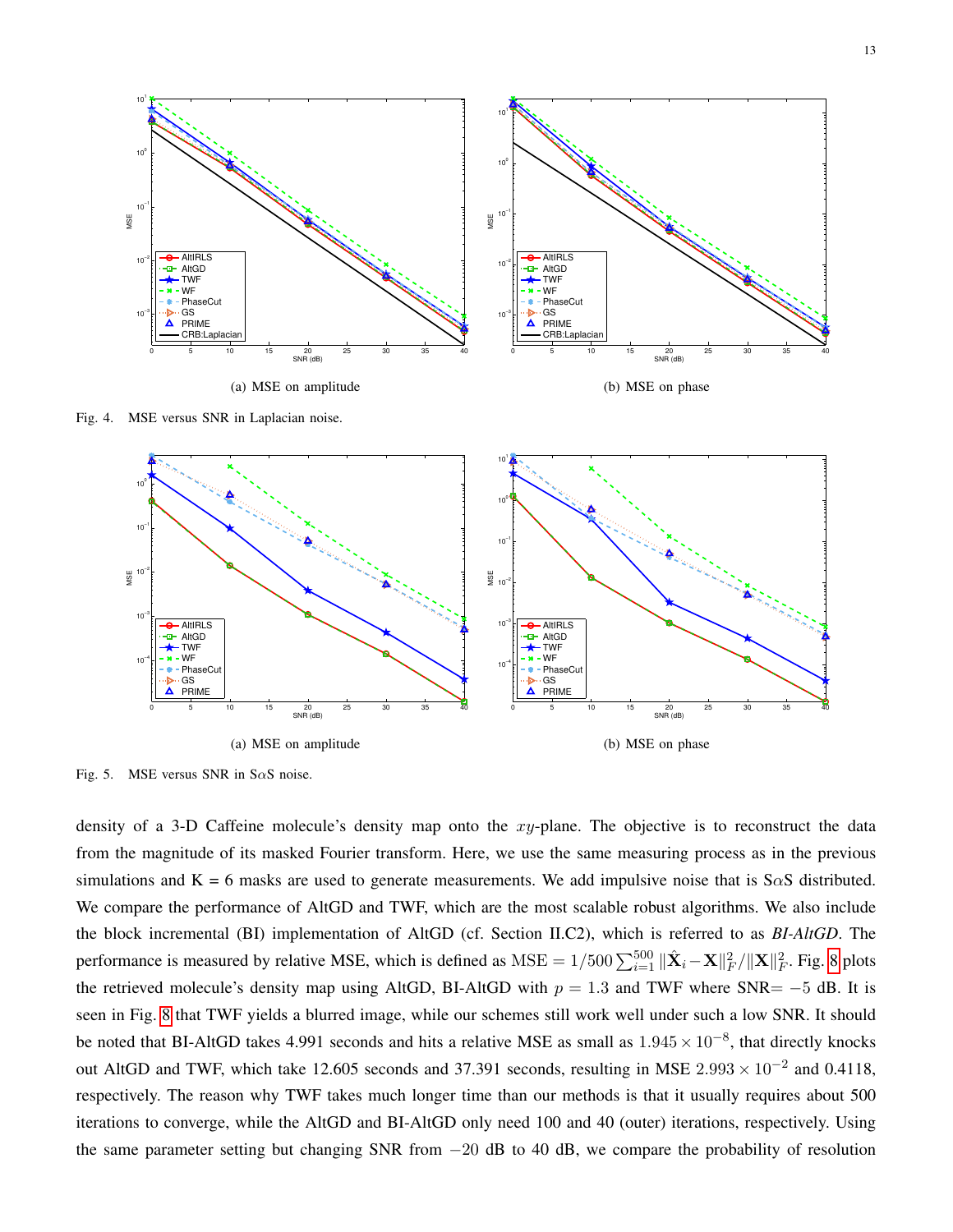

<span id="page-13-0"></span>Fig. 6. MSE versus SNR in Gaussian noise.



<span id="page-13-1"></span>Fig. 7. MSE and CPU time versus number of variables N in S $\alpha$ S noise.

as a function of SNR, where resolution is achieved if the relative MSE  $\|\hat{\mathbf{X}}_i - \mathbf{X}\|_F^2 / \|\mathbf{X}\|_F^2 < 10^{-5}$ . It is shown in Fig. [9](#page-14-2) that The BI-AltGD achieves the best performance and is followed by AltGD, while both of them outperform the TWF method in the low SNR regime.

# V. CONCLUSION

In this paper, we considered phase retrieval in the presence of grossly corrupted data – i.e., outliers. We formulated this problem as an  $\ell_p$  fitting problem, where  $0 < \ell_p < 2$ , and provided an algorithmic framework that is based on two-block inexact alternating optimization. Two algorithms, namely, AltIRLS and AltGD, were proposed under this framework. Although the algorithms cannot be analyzed using standard convergence results for alternating optimization due to a nonconvex consraint, we managed to show that the algorithms converge to a KKT point. The tools used for convergence analysis can also be used for analyzing convergence of other types of algorithms that involve non-convex constraints and inexact alternating optimization. Pertinent CRBs were derived for the noisy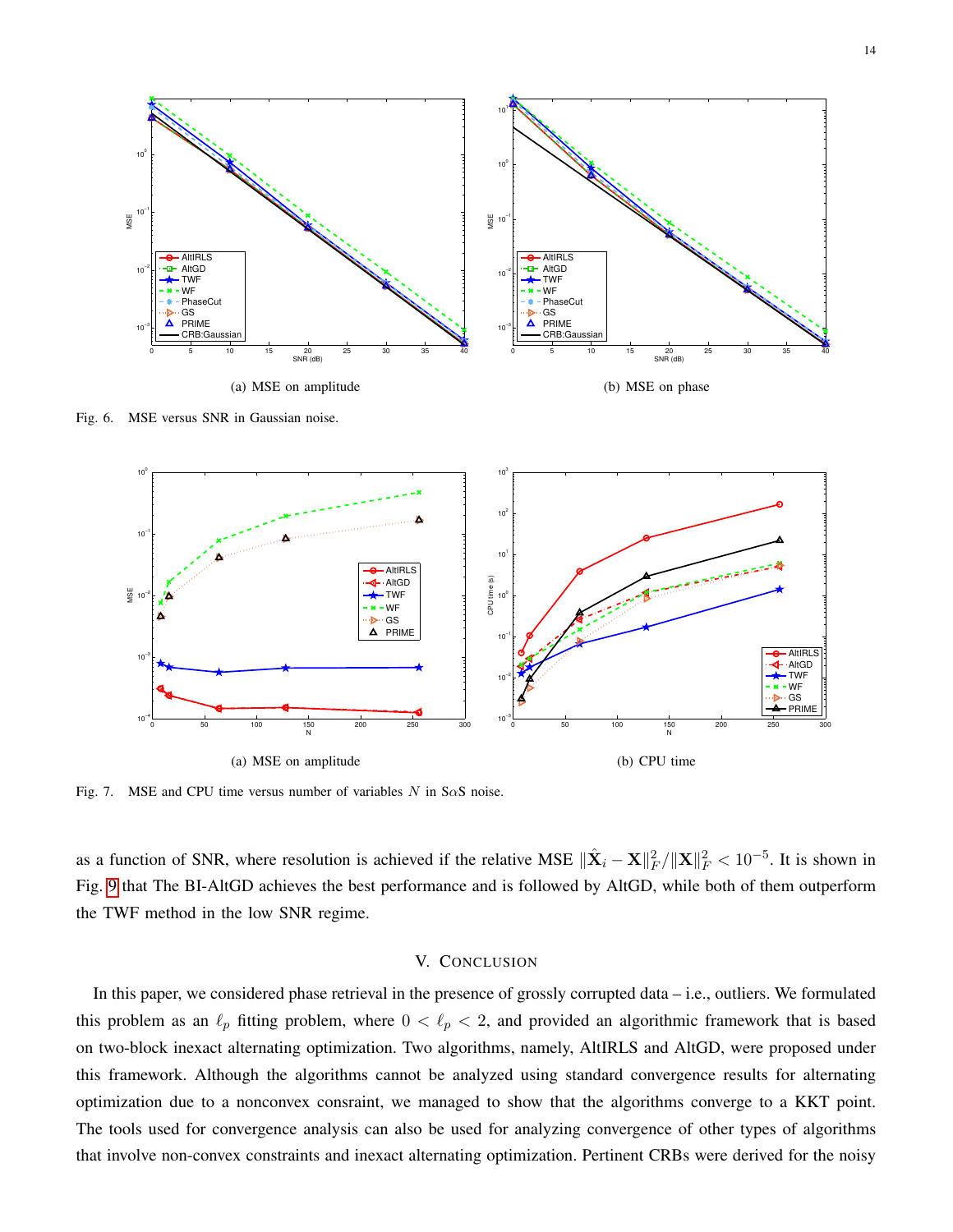

<span id="page-14-1"></span>Fig. 8. Retrieving molecule image in S $\alpha$ S noise.



<span id="page-14-2"></span>Fig. 9. Probability of resolution versus SNR in S $\alpha$ S noise for the caffeine molecule data.

measurement models considered. Simulations showed that the proposed algorithms are promising in dealing with outliers in the context of phase retrieval.

# <span id="page-14-0"></span>APPENDIX A

PROOF OF PROPOSITION [2.1](#page-4-1)

Let us denote

$$
f(\mathbf{u}, \mathbf{x}) = \sum_{m=1}^{M} (|y_m u_m - \mathbf{a}_m^H \mathbf{x}|^2 + \epsilon)^{p/2}.
$$

We also define

$$
g(\mathbf{u}^{(r)}, \mathbf{x}) = \sum_{m=1}^{M} \left( w_m^{(r)} \left( y_m u_m^{(r)} - \mathbf{a}_m^H \mathbf{x} \right)^2 - \phi_p(w_m^{(r)}) \right).
$$

According to Lemma [2.1,](#page-3-0) it is easily seen that

<span id="page-14-6"></span><span id="page-14-5"></span><span id="page-14-4"></span><span id="page-14-3"></span>
$$
f(\mathbf{u}^{(r)}, \mathbf{x}) \le g(\mathbf{u}^{(r)}, \mathbf{x}), \quad \forall \mathbf{x},
$$
\n(36a)

$$
f(\mathbf{u}^{(r)}, \mathbf{x}^{(r)}) = g(\mathbf{u}^{(r)}, \mathbf{x}^{(r)}),
$$
\n(36b)

$$
\nabla_{\mathbf{x}} f(\mathbf{u}^{(r)}, \mathbf{x}^{(r)}) = \nabla_{\mathbf{x}} g(\mathbf{u}^{(r)}, \mathbf{x}^{(r)}).
$$
 (36c)

Our update strategy can be therefore summarized as

$$
\mathbf{x}^{(r+1)} = \min_{\mathbf{x}} g(\mathbf{u}^{(r+1)}, \mathbf{x})
$$
\n(37a)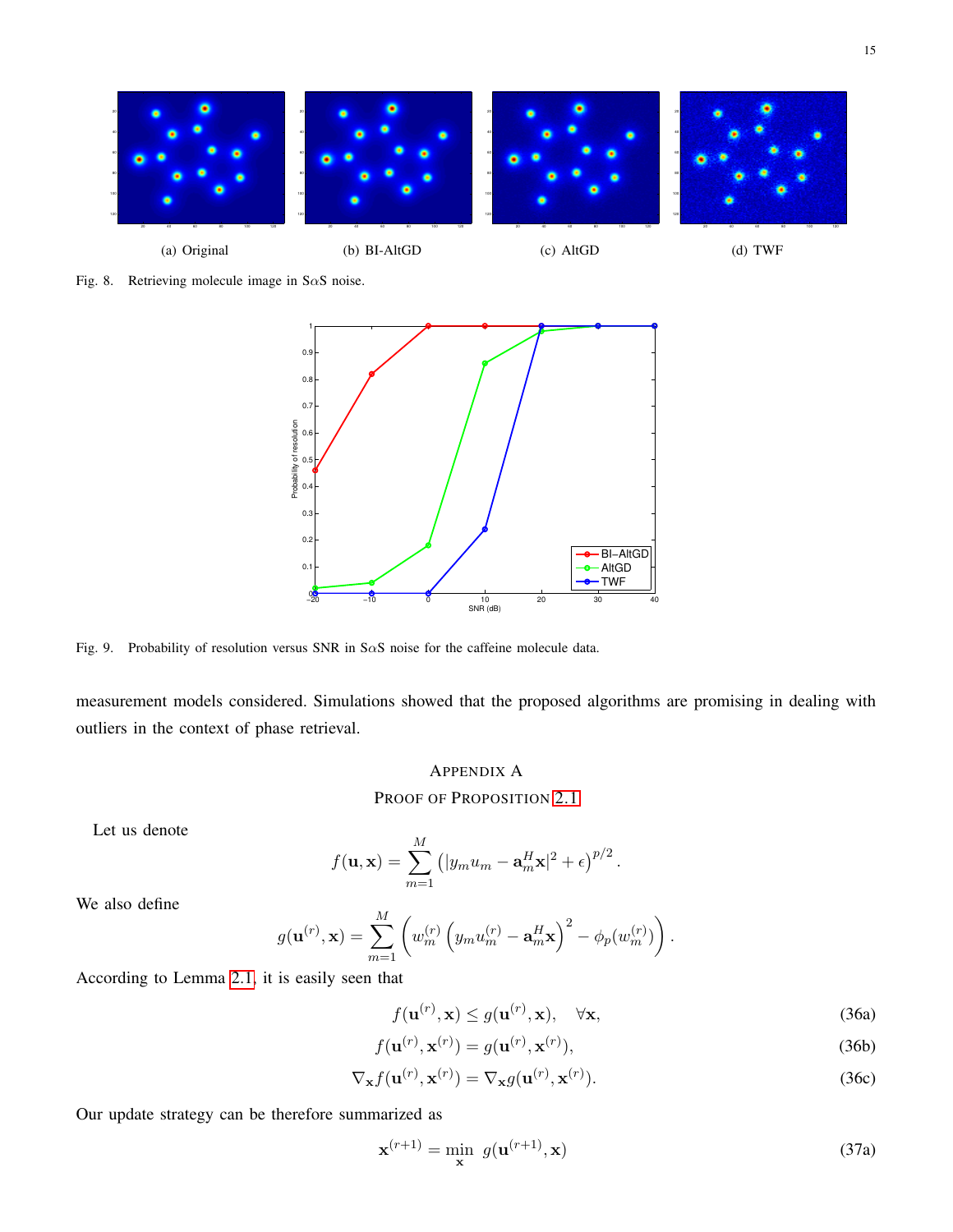<span id="page-15-3"></span><span id="page-15-2"></span><span id="page-15-1"></span><span id="page-15-0"></span>16

$$
\mathbf{u}^{(r+1)} = \min_{|\mathbf{u}|=1} f(\mathbf{u}, \mathbf{x}^{(r+1)})
$$
(37b)

Now, we have

$$
f(\mathbf{u}^{(r)}, \mathbf{x}^{(r)}) = g\left(\mathbf{u}^{(r)}, \mathbf{x}^{(r)}\right)
$$
 (38a)

$$
\geq g\left(\mathbf{u}^{(r)}, \mathbf{x}^{(r+1)}\right) \tag{38b}
$$

$$
\geq f\left(\mathbf{u}^{(r)}, \mathbf{x}^{(r+1)}\right) \tag{38c}
$$

$$
\geq f\left(\mathbf{u}^{(r+1)}, \mathbf{x}^{(r+1)}\right) \tag{38d}
$$

where [\(38a\)](#page-15-0) follows [\(36b\)](#page-14-3), [\(38b\)](#page-15-1) is obtained because of [\(37a\)](#page-14-4), [\(38c\)](#page-15-2) holds since we have the property in [\(36a\)](#page-14-5), and [\(38b\)](#page-15-1) is obtained by the fact that the subproblem w.r.t. u is optimally solved, i.e., [\(37b\)](#page-15-3).

Assume that  $\{r_j\}$  denotes the index set of a convergent subsequence, and that  $\{x^{(r_j)}, u^{(r_j)}\}$  converges to  $(x^*, u^*)$ Then, we have

$$
g(\mathbf{x}, \mathbf{u}^{(r_j)}) \ge g\left(\mathbf{x}^{(r_j+1)}, \mathbf{u}^{(r_j)}\right)
$$
\n(39a)

$$
\geq f\left(\mathbf{x}^{(r_j+1)}, \mathbf{u}^{(r_j)}\right) \tag{39b}
$$

$$
\geq f\left(\mathbf{x}^{(r_j+1)}, \mathbf{u}^{(r_j+1)}\right) \tag{39c}
$$

<span id="page-15-4"></span>
$$
\geq f\left(\mathbf{x}^{(r_{j+1})},\mathbf{u}^{(r_{j+1})}\right) \tag{39d}
$$

$$
= g\left(\mathbf{x}^{(r_{j+1})}, \mathbf{u}^{(r_{j+1})}\right),\tag{39e}
$$

where [\(39d\)](#page-15-4) is obtained by the fact that  $r_{j+1} \ge r_j + 1$  since  $r_j$  indexes a subsequence. Taking  $j \to \infty$ , we see that

<span id="page-15-5"></span>
$$
g(\mathbf{x}, \mathbf{u}^{\star}) \ge g(\mathbf{x}^{\star}, \mathbf{u}^{\star}).
$$
\n(40)

The inequality in [\(40\)](#page-15-5) means that  $x^*$  is blockwise minimizer of  $g(x, u^*)$ . Therefore, it satisfies the partial KKT condition w.r.t. x, i.e.,

$$
\nabla_{\mathbf{x}} g(\mathbf{x}^*, \mathbf{u}^*) = \mathbf{0}.\tag{41}
$$

By [\(36c\)](#page-14-6), we immediately have

<span id="page-15-6"></span>
$$
\nabla_{\mathbf{x}} f(\mathbf{x}^*, \mathbf{u}^*) = \mathbf{0}.\tag{42}
$$

Similarly, by the update rule in [\(37b\)](#page-15-3), we have

$$
f(\mathbf{x}^{(r_j)}, \mathbf{u}) \ge f(\mathbf{x}^{(r_j)}, \mathbf{u}^{(r_j)})
$$
\n(43)

and thus

$$
f(\mathbf{x}^*, \mathbf{u}) \ge f(\mathbf{x}^*, \mathbf{u}^*). \tag{44}
$$

Therefore, u also satisfies the partial KKT condition

<span id="page-15-7"></span>
$$
\nabla_{\mathbf{u}} f(\mathbf{x}^*, \mathbf{u}^*) + \sum_{m=1}^{M} \lambda_m^* (|u_m^*| - 1) = 0,
$$
\n(45)

where  $\lambda_m$  for  $m = 1, ..., M$  are dual variables. Combining [\(42\)](#page-15-6) and [\(45\)](#page-15-7), the proof is complete.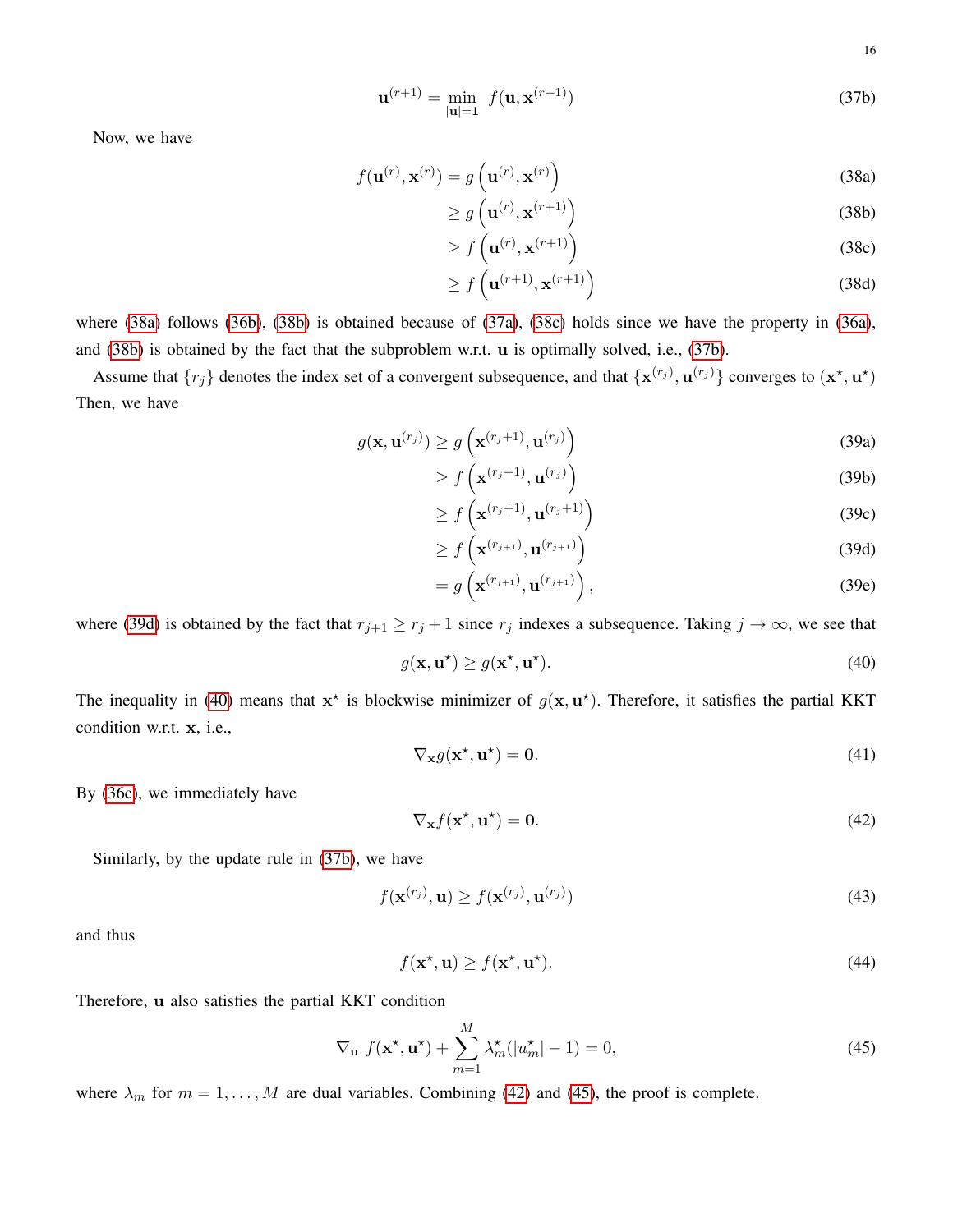#### <span id="page-16-1"></span><span id="page-16-0"></span>APPENDIX B

# CRB FOR LAPLACIAN NOISE

The likelihood function for Laplacian noise is given by [\[43\]](#page-22-2)-[\[44\]](#page-22-6)

$$
p(\mathbf{y}; \mathbf{x}) = \prod_{i=1}^{M} \frac{1}{\sigma_n^2} \exp\left\{-\frac{2}{\sigma_n} |y_i - |\mathbf{a}_i^H \mathbf{x}||\right\}
$$
(46)

with its log-likelihood function being

$$
\ln p(\mathbf{y}; \mathbf{x}) = -M \ln(\sigma_n^2) - \frac{2}{\sigma_n} \sum_{i=1}^M |y_i - |\mathbf{a}_i^H \mathbf{x}||. \tag{47}
$$

The vector of unknown parameters for complex-valued  $x$  is

$$
\boldsymbol{\beta} = [\text{Re}\{x_1\} \cdots \text{Re}\{x_N\}, \text{Im}\{x_1\} \cdots \text{Im}\{x_N\}]^T. \tag{48}
$$

It is worth noting that  $\sigma_n^2$  is actually an unknown parameter which should be considered as a part of  $\beta$ . However, since  $\sigma_n^2$  is uncorrelated with the real and imaginary parts of  $x_i$ , their mutual Fisher information is zero. It will not impact the final CRB formula for x. For this reason, we do not include  $\sigma_n^2$  in  $\beta$ . Thus, the FIM can be partitioned into four parts, i.e.,

<span id="page-16-3"></span>
$$
\mathbf{F}_{L,c} = \begin{bmatrix} \mathbf{F}_{L,rr} & \mathbf{F}_{L,ri} \\ \mathbf{F}_{L,ir} & \mathbf{F}_{L,ii} \end{bmatrix}
$$
 (49)

where

$$
[\mathbf{F}_{L,c}]_{m,n} = E\left[\frac{\partial \ln p(\mathbf{y}; \mathbf{x})}{\partial \beta_m} \frac{\partial \ln p(\mathbf{y}; \mathbf{x})}{\partial \beta_n}\right].
$$
\n(50)

The partial derivative of  $\ln p(\mathbf{y}; \mathbf{x})$  with respective to  $\beta_m$  is

$$
\frac{\partial \ln p(\mathbf{y}; \mathbf{x})}{\partial \beta_m} = -\frac{2}{\sigma_n} \sum_{i=1}^{M} \frac{\partial |y_i - |\mathbf{a}_i^H \mathbf{x}|}{\partial \beta_m}
$$

$$
= \frac{2}{\sigma_n} \sum_{i=1}^{M} \frac{y_i - |\mathbf{a}_i^H \mathbf{x}|}{|y_i - |\mathbf{a}_i^H \mathbf{x}|} \frac{\partial |\mathbf{a}_i^H \mathbf{x}|}{\partial \beta_m}
$$

$$
= \frac{2}{\sigma_n} \sum_{i=1}^{M} \text{sgn}(y_i - |\mathbf{a}_i^H \mathbf{x}|) \frac{\partial |\mathbf{a}_i^H \mathbf{x}|}{\partial \beta_m}
$$
(51)

where

<span id="page-16-2"></span>
$$
\operatorname{sgn}(a) = \begin{cases} 1, & a > 0 \\ -1, & a < 0 \end{cases} \tag{52}
$$

and

<span id="page-16-4"></span>
$$
\frac{\partial |\mathbf{a}_i^H \mathbf{x}|}{\partial \beta_m} = \begin{cases} \frac{[\text{Re}\left\{\mathbf{a}_i \mathbf{a}_i^H \mathbf{x}\right\}]_m}{|\mathbf{a}_i^H \mathbf{x}|}, \text{ for } \beta_m = \text{Re}\{x_m\} \\ \frac{[\text{Im}\left\{\mathbf{a}_i \mathbf{a}_i^H \mathbf{x}\right\}]_m}{|\mathbf{a}_i^H \mathbf{x}|}, \text{ for } \beta_m = \text{Im}\{x_m\}. \end{cases}
$$
(53)

Substituting  $(51)$  into  $(50)$ , we have

$$
[\mathbf{F}_{L,c}]_{m,n} = \frac{4}{\sigma_n^2} \sum_{i=1}^{M} \sum_{j=1}^{M} \frac{\partial |\mathbf{a}_i^H \mathbf{x}|}{\partial \beta_m} \frac{\partial |\mathbf{a}_i^H \mathbf{x}|}{\partial \beta_n}
$$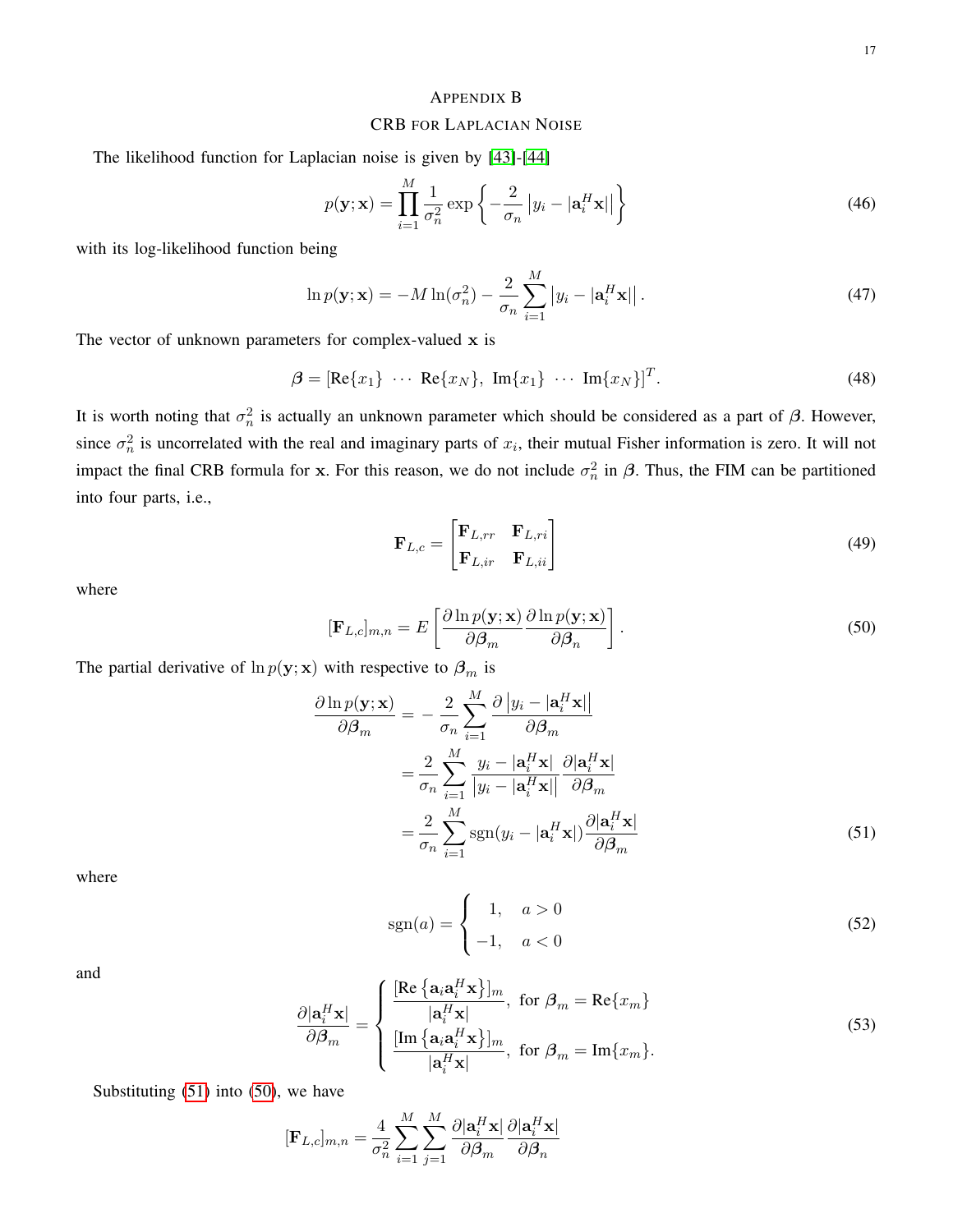$$
\times E\left[\text{sgn}(y_i - |\mathbf{a}_i^H \mathbf{x}|) \cdot \text{sgn}(y_j - |\mathbf{a}_j^H \mathbf{x}|)\right].\tag{54}
$$

Next we compute the value of  $E[\text{sgn}(y_i-|\mathbf{a}_i^H\mathbf{x}|)\text{sgn}(y_j-|\mathbf{a}_j^H\mathbf{x}|)]$ . For notational simplicity, let  $s_i = \text{sgn}(y_i-|\mathbf{a}_i^H\mathbf{x}|)$ . It is obvious that when  $i = j$ , we have

<span id="page-17-4"></span><span id="page-17-2"></span><span id="page-17-1"></span>
$$
E\left[s_i s_j\right] = 1.\tag{55}
$$

For  $i \neq j$ , we first write

$$
E[s_i s_j] = Pr(s_i = s_j) \times (+1) + Pr(s_i \neq s_j) \times (-1)
$$
  
= 2Pr(s\_i = s\_j) - 1 (56)

where Pr standards for the probability. Then the value of  $Pr(s_i = s_j)$  is computed as

$$
Pr(s_i = s_j) = Pr(s_i = 1|s_j = 1)Pr(s_j = 1)
$$
  
+ 
$$
Pr(s_i = -1|s_j = -1)Pr(s_j = -1)
$$
  
= 
$$
Pr(s_i = 1)Pr(s_j = 1)
$$
  
+ 
$$
Pr(s_i = -1)Pr(s_j = -1)
$$
  
= 0.5 (57)

where  $Pr(s_i = 1) = Pr(s_i = -1) = 0.5$  and the second equation follows by independence of  $s_i$  and  $s_j$  when  $i \neq j$ . Substituting [\(57\)](#page-17-0) into [\(56\)](#page-17-1) and using [\(55\)](#page-17-2) yields

<span id="page-17-6"></span><span id="page-17-5"></span><span id="page-17-3"></span><span id="page-17-0"></span>
$$
E\left[s_i s_j\right] = \begin{cases} 1, & i = j \\ 0, & i \neq j. \end{cases} \tag{58}
$$

Substituting [\(58\)](#page-17-3) into [\(54\)](#page-17-4), we obtain

$$
[\mathbf{F}_{L,c}]_{m,n} = \frac{4}{\sigma_n^2} \sum_{i=1}^{M} \frac{\partial |\mathbf{a}_i^H \mathbf{x}|}{\partial \beta_m} \frac{\partial |\mathbf{a}_i^H \mathbf{x}|}{\partial \beta_n}.
$$
\n(59)

Now using [\(53\)](#page-16-4) and [\(59\)](#page-17-5), the four sub-FIMs can be easily derived as

$$
\mathbf{F}_{L,rr} = \frac{4}{\sigma_n^2} \text{Re}\{\mathbf{A}^H \text{diag}(\mathbf{A}\mathbf{x})\} \cdot \text{diag}(|\mathbf{A}\mathbf{x}|^{-2})
$$

$$
\times \text{Re}\{\mathbf{A}^H \text{diag}(\mathbf{A}\mathbf{x})\}^T
$$
(60)

$$
\mathbf{F}_{L,ii} = \frac{4}{\sigma_n^2} \text{Im}\{\mathbf{A}^H \text{diag}(\mathbf{A}\mathbf{x})\} \cdot \text{diag}(|\mathbf{A}\mathbf{x}|^{-2})
$$

$$
\times \text{Im}\{\mathbf{A}^H \text{diag}(\mathbf{A}\mathbf{x})\}^T
$$
(61)

$$
\mathbf{F}_{L,ri} = \frac{4}{\sigma_n^2} \text{Re}\{\mathbf{A}^H \text{diag}(\mathbf{A}\mathbf{x})\} \cdot \text{diag}(|\mathbf{A}\mathbf{x}|^{-2})
$$

$$
\times \text{Im}\{\mathbf{A}^H \text{diag}(\mathbf{A}\mathbf{x})\}^T
$$
(62)

$$
\mathbf{F}_{L,ir} = \mathbf{F}_{L,ri}^T.
$$
\n(63)

Combining  $(60)$ - $(63)$ , we obtain

<span id="page-17-7"></span>
$$
\mathbf{F}_{L,c} = \frac{4}{\sigma_n^2} \mathbf{G}_{L,c} \operatorname{diag}(|\mathbf{A}\mathbf{x}|^{-2}) \mathbf{G}_{L,c}^T
$$
 (64)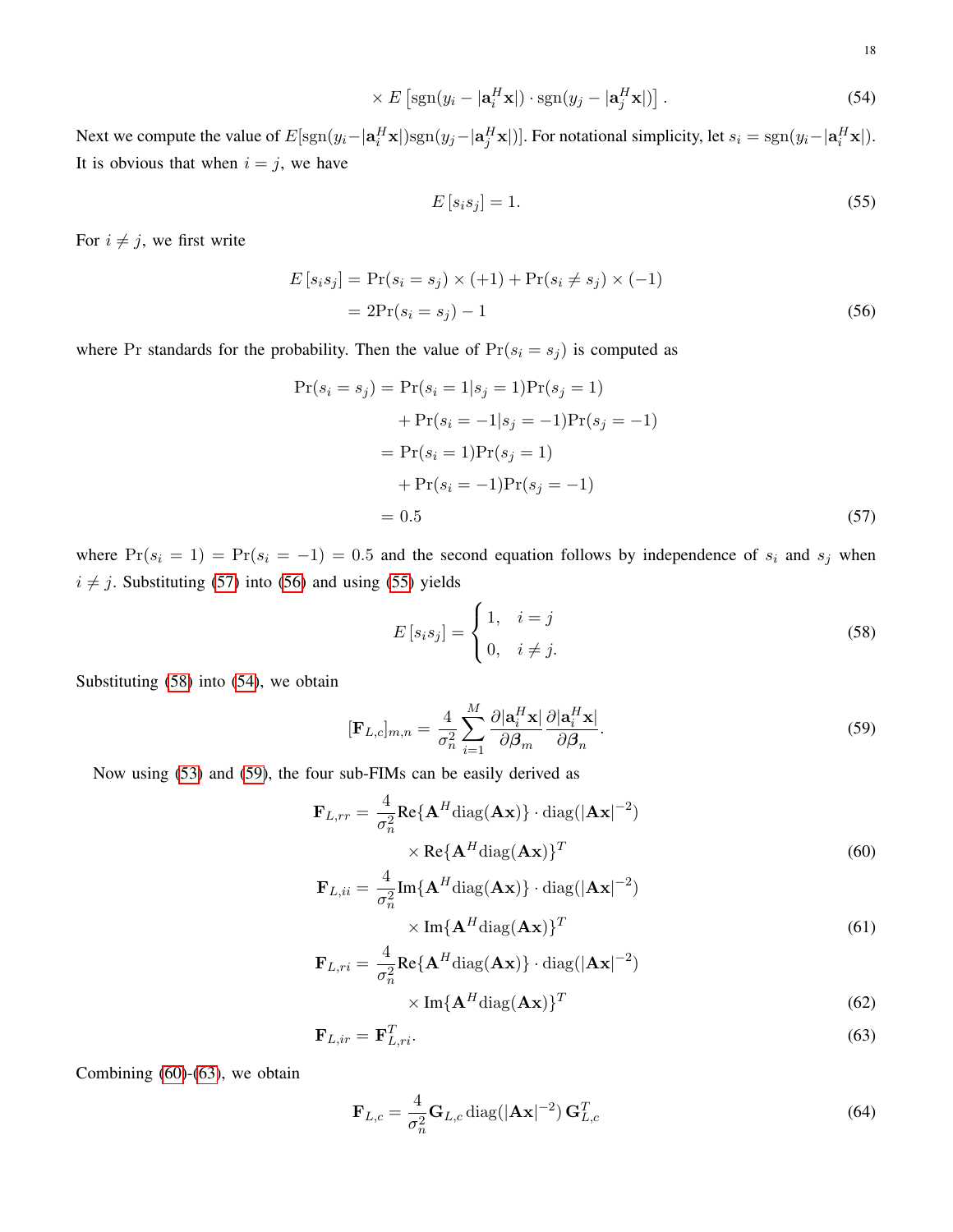where

$$
\mathbf{G}_{L,c} = \begin{bmatrix} \text{Re}\{\mathbf{A}^H \text{diag}(\mathbf{A}\mathbf{x})\} \\ \text{Im}\{\mathbf{A}^H \text{diag}(\mathbf{A}\mathbf{x})\} \end{bmatrix} . \tag{65}
$$

This completes the proof of Theorem 1.

### <span id="page-18-0"></span>APPENDIX C

# PROOF OF RANK PROPERTY OF  $\mathbf{F}_{L,c}$  and  $\mathbf{F}_{L,r}$

We note here that  $F_{L,c}$  is derived under the assumption of nonzero x. If A has full column rank, we have  $\text{diag}(|\mathbf{A} \mathbf{x}|^{-2})$  is full rank. As a result, computing the rank of  $\mathbf{F}_{L,c}$  is equivalent to computing the rank of  $\mathbf{G}_{L,c}$ . To this end, define a nonzero vector  $\mathbf{v} = [\mathbf{v}_1^T \ \mathbf{v}_2^T]^T \in \mathbf{R}^{2N}$ , which leads to

$$
\mathbf{G}_{L,c}^T \mathbf{v} = \text{Re}\{\mathbf{A}^H \text{diag}(\mathbf{A}\mathbf{x})\}^T \mathbf{v}_1 + \text{Im}\{\mathbf{A}^H \text{diag}(\mathbf{A}\mathbf{x})\}^T \mathbf{v}_2.
$$
 (66)

Now let  $\mathbf{u} = \mathbf{v}_1 + j\mathbf{v}_2$ , then

$$
\mathbf{G}_{L,c}^T \mathbf{v} = \text{Re}\left\{ \left( \mathbf{A}^H \text{diag}(\mathbf{A}\mathbf{x}) \right)^H \mathbf{u} \right\}
$$
  
= Re\left\{ (\mathbf{A}\mathbf{x})^\* \odot (\mathbf{A}\mathbf{u}) \right\} (67)

which equals to zero if and only if

<span id="page-18-2"></span>
$$
\mathbf{u} = j\mathbf{x} \tag{68}
$$

i.e.,

$$
\mathbf{G}_{L,c}^T \mathbf{v} = \text{Re}\left\{j \left|\mathbf{A}\mathbf{x}\right|^2\right\} = \mathbf{0}.\tag{69}
$$

This means that there is only one direction  $\mathbf{v} = [ -Im\{\mathbf{x}\}^T \operatorname{Re}\{\mathbf{x}\}^T ]^T$ , which is non-zero, lies in the null space of  $G_{L,c}$ , thus also in the null space of  $F_{L,c}$ .

In the real x case, similar to the proof of  $F_{L,c}$ , it suffices to show that there is no nonzero vector  $v \in \mathbb{R}^N$ making  $\mathbf{F}_{L,r}\mathbf{v} = \mathbf{0}$ . It is easy to see that

$$
\mathbf{G}_{L,r}^T \mathbf{v} = \text{Re}\left\{ (\mathbf{A}\mathbf{x})^* \odot (\mathbf{A}\mathbf{v}) \right\}.
$$
 (70)

Since v is real-valued, it cannot be set to  $v = jx$  to make [\(70\)](#page-18-2) zero. Given a nontrivial A, it is impossible to find a v such that  $Av = 0$  almost surely. Therefore,  $F_{L,r}$  is full rank almost surely. This completes the proof.

# <span id="page-18-3"></span><span id="page-18-1"></span>APPENDIX D

# PROOF OF THEOREM [3.1](#page-7-1)

Before we do the proof, we note that, the subscripts '*r*' and '*c*' are omitted in the following derivations, because the proof is true for both real and complex cases. Assuming that the noise is Gaussian, the log-likelihood function can be written as

$$
\ln p(\mathbf{y}; \mathbf{x}) = -\frac{M}{2} \ln(2\pi\sigma_n^2) - \frac{1}{2\sigma_n^2} \sum_{i=1}^M (y_i - |\mathbf{a}_i^H \mathbf{x}|)^2.
$$
 (71)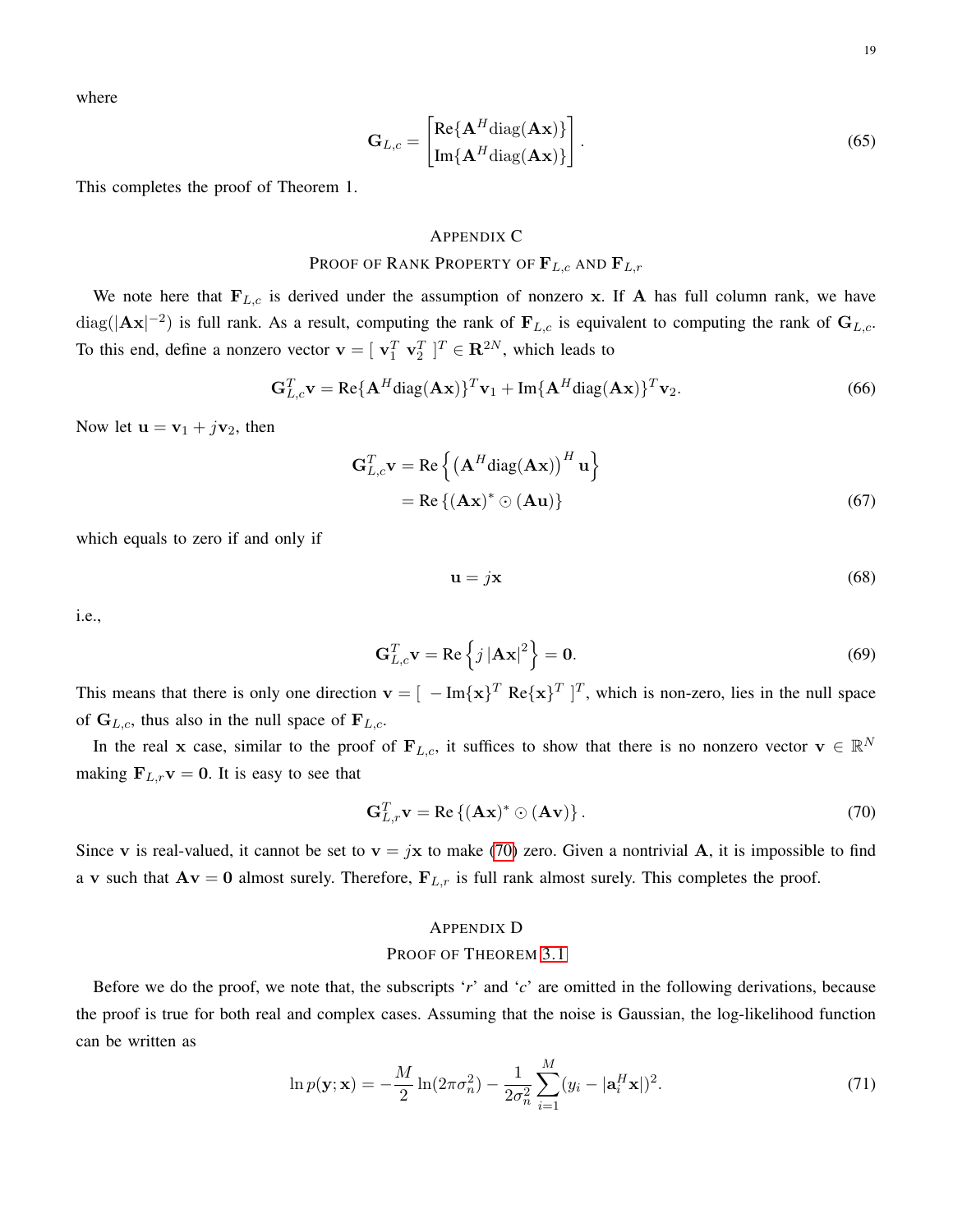<span id="page-19-1"></span>
$$
[\mathbf{F}_G]_{m,n} = -\mathbb{E}\left[\frac{\partial^2 \ln p(\mathbf{y}; \mathbf{x})}{\partial \boldsymbol{\beta}_m \partial \boldsymbol{\beta}_n}\right]
$$
(72)

where

$$
\frac{\partial^2 \ln p(\mathbf{y}; \mathbf{x})}{\partial \beta_m \partial \beta_n} = \frac{1}{\sigma_n^2} \sum_{i=1}^M \left( (y_i - |\mathbf{a}_i^H \mathbf{x}|) \frac{\partial^2 |\mathbf{a}_i^H \mathbf{x}|}{\partial \beta_m \partial \beta_n} - \frac{\partial |\mathbf{a}_i^H \mathbf{x}|}{\partial \beta_m} \frac{\partial |\mathbf{a}_i^H \mathbf{x}|}{\partial \beta_n} \right).
$$
\n(73)

Taking the expectation of both sides of [\(73\)](#page-19-1) yields

$$
\mathbb{E}\left[\frac{\partial^2 \ln p(\mathbf{y}; \mathbf{x})}{\partial \beta_m \partial \beta_n}\right] = -\frac{1}{\sigma_n^2} \sum_{i=1}^M \frac{\partial |\mathbf{a}_i^H \mathbf{x}|}{\partial \beta_m} \frac{\partial |\mathbf{a}_i^H \mathbf{x}|}{\partial \beta_n}
$$
(74)

where  $\mathbb{E}[y_i - |\mathbf{a}_i^H \mathbf{x}]] = 0$ . Hence,

$$
[\mathbf{F}_G]_{m,n} = \frac{1}{\sigma_n^2} \sum_{i=1}^M \frac{\partial |\mathbf{a}_i^H \mathbf{x}|}{\partial \beta_m} \frac{\partial |\mathbf{a}_i^H \mathbf{x}|}{\partial \beta_n}.
$$
\n(75)

By comparing [\(75\)](#page-19-2) with [\(59\)](#page-17-5), we find that the Fisher information for Gaussian noise is 1/4 the one for Laplacian nosie, which proves the claim in Theorem [3.1.](#page-7-1)

# <span id="page-19-2"></span><span id="page-19-0"></span>APPENDIX E

# PROOF OF THEOREM [3.4](#page-8-1)

In this case, the unknown parameter vector  $\beta$  contains the amplitude and phase of x, that is

<span id="page-19-3"></span>
$$
\beta = \left[ \|\mathbf{x}^T\|, \angle(\mathbf{x}^T) \right]^T. \tag{76}
$$

Using [\(59\)](#page-17-5), we have

$$
\mathbf{F}_L = \begin{bmatrix} \mathbf{F}_{L,|\mathbf{x}||\mathbf{x}|} & \mathbf{F}_{L,|\mathbf{x}|\angle(\mathbf{x})} \\ \mathbf{F}_{L,\angle(\mathbf{x})|\mathbf{x}|} & \mathbf{F}_{L,\angle(\mathbf{x})\angle(\mathbf{x})} \end{bmatrix} \tag{77}
$$

where

$$
\mathbf{F}_{L,|\mathbf{x}||\mathbf{x}|} = \frac{4}{\sigma_n^2} \sum_{i=1}^{M} \frac{\partial |\mathbf{a}_i^H \mathbf{x}|}{\partial |\mathbf{x}|} \frac{\partial |\mathbf{a}_i^H \mathbf{x}|}{\partial |\mathbf{x}^T|}
$$
(78)

$$
\mathbf{F}_{L,\angle(\mathbf{x})\angle(\mathbf{x})} = \frac{4}{\sigma_n^2} \sum_{i=1}^{M} \frac{\partial |\mathbf{a}_i^H \mathbf{x}|}{\partial \angle(\mathbf{x})} \frac{\partial |\mathbf{a}_i^H \mathbf{x}|}{\partial \angle(\mathbf{x}^T)}
$$
(79)

$$
\mathbf{F}_{L,|\mathbf{x}| \angle (\mathbf{x}^T)} = \frac{4}{\sigma_n^2} \sum_{i=1}^M \frac{\partial |\mathbf{a}_i^H \mathbf{x}|}{\partial |\mathbf{x}|} \frac{\partial |\mathbf{a}_i^H \mathbf{x}|}{\partial \angle (\mathbf{x}^T)}
$$
(80)

<span id="page-19-4"></span>
$$
\mathbf{F}_{L,\angle(\mathbf{x})|\mathbf{x}|} = \mathbf{F}_{L,|\mathbf{x}|\angle(\mathbf{x}^T)}^T.
$$
\n(81)

The computation of  $\frac{\partial |\mathbf{a}_i^H \mathbf{x}|}{\partial |\mathbf{x}|}$  is

$$
\frac{\partial |\mathbf{a}_i^H \mathbf{x}|}{\partial |\mathbf{x}|} = \frac{1}{|\mathbf{a}_i^H \mathbf{x}|} \left[ \text{Re}\{\mathbf{a}_i^H \mathbf{x}\} \frac{\partial \text{Re}\{\mathbf{a}_i^H \mathbf{x}\}}{\partial |\mathbf{x}|} \right]
$$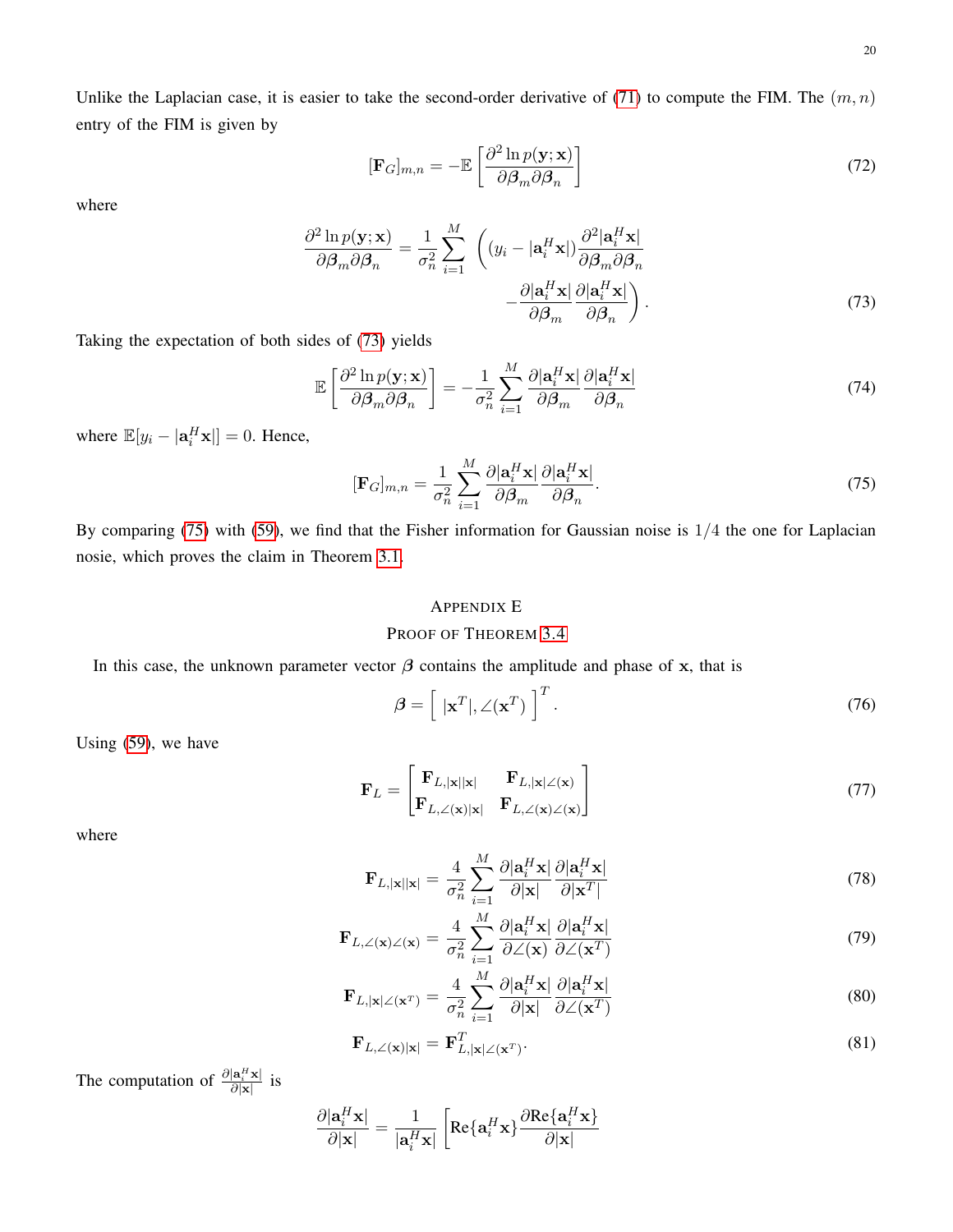<span id="page-20-8"></span>21

$$
+\operatorname{Im}\{\mathbf{a}_i^H\mathbf{x}\}\frac{\partial \operatorname{Im}\{\mathbf{a}_i^H\mathbf{x}\}}{\partial|\mathbf{x}|}\bigg]
$$
(82)

where

$$
\frac{\partial \text{Re}\{\mathbf{a}_i^H \mathbf{x}\}}{\partial |\mathbf{x}|} = \text{Re}\left\{\mathbf{a}_i^* \odot \frac{\mathbf{x}}{|\mathbf{x}|}\right\} \tag{83}
$$

$$
\frac{\partial \text{Im}\{\mathbf{a}_i^H \mathbf{x}\}}{\partial |\mathbf{x}|} = \text{Im}\left\{\mathbf{a}_i^* \odot \frac{\mathbf{x}}{|\mathbf{x}|}\right\}.
$$
\n(84)

<span id="page-20-12"></span><span id="page-20-7"></span><span id="page-20-6"></span>(85)

Substituting [\(83\)](#page-20-6) and [\(84\)](#page-20-7) into [\(82\)](#page-20-8), we obtain

$$
\frac{\partial |\mathbf{a}_i^H \mathbf{x}|}{\partial |\mathbf{x}|} = \frac{1}{|\mathbf{a}_i^H \mathbf{x}|} \text{Re} \left\{ \mathbf{a}_i^H \mathbf{x} \left( \mathbf{a}_i \odot \frac{\mathbf{x}^*}{|\mathbf{x}|} \right) \right\}.
$$
 (86)

One the other hand, the derivative of  $|\mathbf{a}_i^H \mathbf{x}|$  w.r.t.  $\angle(\mathbf{x})$  is

$$
\frac{\partial |\mathbf{a}_i^H \mathbf{x}|}{\partial \angle(\mathbf{x})} = \frac{1}{|\mathbf{a}_i^H \mathbf{x}|} \left[ \text{Re}\{\mathbf{a}_i^H \mathbf{x}\} \frac{\partial \text{Re}\{\mathbf{a}_i^H \mathbf{x}\}}{\partial \angle(\mathbf{x})} + \text{Im}\{\mathbf{a}_i^H \mathbf{x}\} \frac{\partial \text{Im}\{\mathbf{a}_i^H \mathbf{x}\}}{\partial \angle(\mathbf{x})} \right]
$$
(87)

where

$$
\frac{\partial \text{Re}\{\mathbf{a}_i^H \mathbf{x}\}}{\partial \angle(\mathbf{x})} = \text{Im}\{\mathbf{a}_i \odot \mathbf{x}^*\}\tag{88}
$$

$$
\frac{\partial \text{Im}\{\mathbf{a}_i^H \mathbf{x}\}}{\partial \angle(\mathbf{x})} = \text{Re}\{\mathbf{a}_i \odot \mathbf{x}^*\}.
$$
\n(89)

<span id="page-20-13"></span><span id="page-20-11"></span><span id="page-20-10"></span><span id="page-20-9"></span>(90)

Plugging [\(88\)](#page-20-9) and [\(89\)](#page-20-10) into [\(87\)](#page-20-11) yields

$$
\frac{\partial |\mathbf{a}_i^H \mathbf{x}|}{\partial \angle(\mathbf{x})} = \frac{1}{|\mathbf{a}_i^H \mathbf{x}|} \text{Im} \left\{ \mathbf{a}_i^H \mathbf{x} \left( \mathbf{a}_i \odot \mathbf{x}^* \right) \right\}.
$$
\n(91)

Using [\(78\)](#page-19-3)-[\(81\)](#page-19-4), [\(86\)](#page-20-12) and [\(91\)](#page-20-13), and defining

$$
\mathbf{G}_{L} = \begin{bmatrix} \text{diag}(|\mathbf{x}|^{-1}) \\ \mathbf{I}_{N} \end{bmatrix} \begin{bmatrix} \text{Re} \{ \text{diag} (\mathbf{x}^{*}) \mathbf{A}^{H} \text{diag}(\mathbf{A}\mathbf{x}) \} \\ \text{Im} \{ \text{diag} (\mathbf{x}^{*}) \mathbf{A}^{H} \text{diag}(\mathbf{A}\mathbf{x}) \} \end{bmatrix} . \tag{92}
$$

we finish the proof of Theorem 3.

#### **REFERENCES**

- <span id="page-20-2"></span>[1] C. Qian, X. Fu, N.D. Sidiropoulos, and L. Huang, "Inexact Alternating Optimization for Phase Retrieval with Outliers," submitted to *EUSIPCO 2016*, Aug. 29 – Sep. 2, 2016, Budapest, Hungary.
- <span id="page-20-0"></span>[2] R. Gerchberg and W. Saxton, "A practical algorithm for the determination of phase from image and diffraction plane pictures," *Optik*, vol. 35, pp. 237-246, 1972.
- <span id="page-20-1"></span>[3] J. R. Fienup, "Phase retrieval algorithms: A comparison," *Applied Optics*, vol. 21, no. 15, pp. 2758-2769, 1982.
- <span id="page-20-3"></span>[4] P. Netrapalli, P. Jain and S. Sanghavi, "Phase retrieval using alternating minimization," *IEEE Trans. Signal Process.*, vol. 63, no. 18, pp 4814-4826. 2015.
- <span id="page-20-4"></span>[5] E. J. Candès, X. Li and M. Soltanolkotabi, "Phase retrieval via Wirtinger Flow: Theory and algorithms," IEEE Trans. Information Theory, vol. 61, no. 4, pp. 1985-2007, 2015.
- <span id="page-20-5"></span>[6] C. Qian, N. D. Sidiropoulos, K. Huang, L. Huang and H. C. So, "Phase retrieval using feasible point pursuit: Algorithms and Cramer-Rao ´ bound," *IEEE Trans. Signal Process.*, submitted, 2015.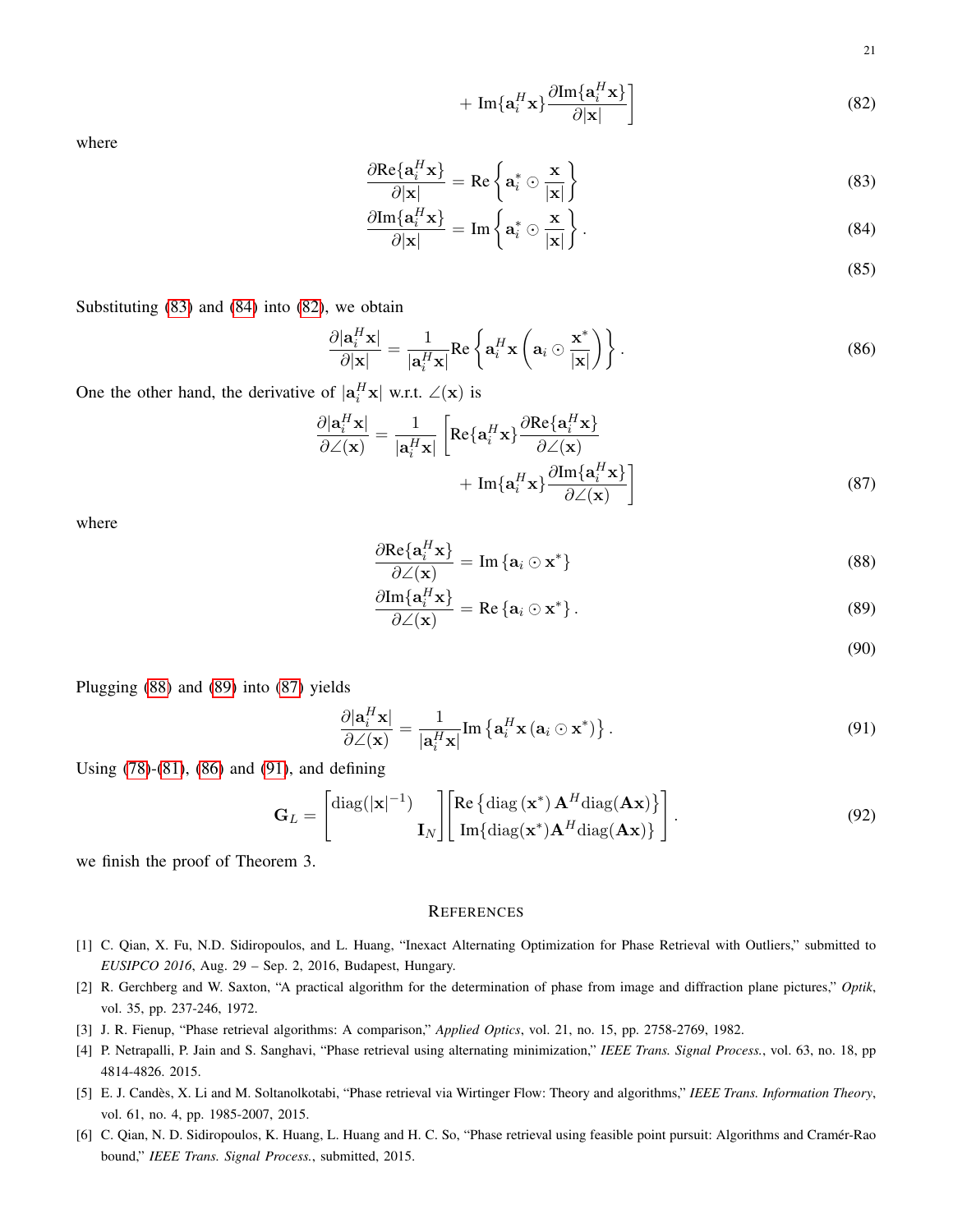- <span id="page-21-1"></span>[7] O. Mehanna, K. Huang, B. Gopalakrishnan, A. Konar and N. S. Sidiropoulos, "Feasible point pursuit and successive approximation of non-convex QCQPs," *IEEE Signal Process. Letters*, vol. 22, no. 7, pp. 804-808, 2015.
- <span id="page-21-0"></span>[8] E. J. Candes, T. Strohmer, and V. Voroninski. "PhaseLift: Exact and stable signal recovery from magnitude measurements via convex ` programming," *Communications on Pure and Applied Mathematics*, vol. 66, no. 8, pp. 1241-1274, 2013.
- <span id="page-21-2"></span>[9] E. J. Candes, Y. C. Eldar, T. Strohmer and V. Voroninski, "Phase retrieval via matrix completion," ` *SIAM Review*, vol. 57, no. 2 pp. 225-251, 2015.
- <span id="page-21-8"></span>[10] I. Waldspurger, A. d'Aspremont, and S. Mallat, "Phase recovery, maxcut and complex semidefinite programming," *Mathematical Programming*, vol. 149, no. 1-2, pp. 47-81, 2015.
- <span id="page-21-3"></span>[11] J. Sigl, "Nonlinear residual minimization by iteratively reweighted least squares," *arXiv preprint arXiv*, 1504.06815, 2015.
- [12] T. T. Cai, X. Li and Z. Ma, "Optimal rates of convergence of noisy sparse phase retrieval via thresholded wirtinger flow," *arXiv preprint arXiv*, 1504.03385, 2015.
- <span id="page-21-6"></span>[13] D. S. Weller, A. Pnueli, O. Radzyner, G. Divon, Y. C. Eldar and J. A. Fessler, "Phase retrieval of sparse signals using optimization transfer and ADMM," *Proc. of 2014 Internat. Conf. on Image Process. (ICIP)*, pp. 1342-1346, Paris, 2014.
- <span id="page-21-5"></span>[14] D. S. Weller, A. Pnueli, G. Divon, O. Radzyner, Y. C. Eldar and J. A. Fessler, "Undersampled phase retrieval with outliers," *IEEE Trans. Computational Imaging*, vol. 1, no. 4, pp. 247-258, 2015.
- <span id="page-21-4"></span>[15] H. M. L. Faulkner and J. M. Rodenburg, "Movable aperture lensless transmission microscopy: A novel phase retrieval algorithm," *Physical review letters*, vol. 93, no. 2, pp. 023903, 2004
- <span id="page-21-7"></span>[16] Y. Chen and E. Candés, "Solving random quadratic systems of equations is nearly as easy as solving linear systems," *Advances in Neural Information Processing System*, pp. 739-747, 2015.
- <span id="page-21-9"></span>[17] J. N. Cederquist and C. C. Wackerman, "Phase-retrieval error: A lower bound," *Journal of the Optical Society of America A*, vol. 4, no. 9 pp. 1788-1792, 1987.
- <span id="page-21-18"></span>[18] R. Balan, "The Fisher information matrix and the CRLB in a non-AWGN model for the phase retrieval problem," *Proc. of 2015 Internat. Conf. on Sampl. Theory and Applications (SampTA)*, pp. 178-182, Washington, DC, 2015.
- <span id="page-21-19"></span>[19] R. Balan, "Reconstruction of signals from magnitudes of redundant representations," *arXiv preprint arXiv*, 1207.1134, 2012.
- <span id="page-21-20"></span>[20] R. Balan, "Reconstruction of signals from magnitudes of redundant representations: The complex case," *Foundations of Computational Mathematics*, pp. 1-45, 2013.
- <span id="page-21-10"></span>[21] A. S. Bandeira, J. Cahill, D. G. Mixon and A. A. Nelson, "Saving phase: Injectivity and stability for phase retrieval," *Applied and Computational Harmonic Analysis*, vol. 37, no. 1, pp. 106-125, 2014.
- <span id="page-21-11"></span>[22] Ya-Feng Liu, Shiqian Ma, Yu-Hong Dai, and Shuzhong Zhang, "A smoothing SQP framework for a class of composite  $\ell_q$  minimization over polyhedron," *Mathematical Programming*, pp. 1-35, 2015.
- [23] X. Fu, W.-K. Ma, K. Huang, and N. D. Sidiropoulos, "Robust volume minimization-based structured matrix factorization via alternating optimization," to appear in *Proceeding of IEEE Internat. Conf. Acoust., Speech and Signal Process. (ICASSP)*, Shanghai, 2016.
- [24] Ya-Feng Liu, Yu-Hong Dai, and Shiqian Ma, "Joint power and admission control: Non-convex  $\ell_q$  approximation and an effective polynomial time deflation approach," *IEEE Trans. Signal Process.*, vol. 63, no. 14, pp. 3641-3656, 2015.
- [25] R. Chartrand and Wotao Yin, "Iteratively reweighted algorithms for compressive sensing," *Proceeding of IEEE Internat. Conf. Acoust., Speech and Signal Process.*, Las Vegas, NV, pp. 3869-3872, 2008.
- <span id="page-21-12"></span>[26] W. J. Zeng, H. C. So and L. Huang, " $\ell_p$ -MUSIC: Robust direction-of-arrival estimator for impulsive noise environments," *IEEE Trans. Signal Process.*, vol. 61, no. 17, pp. 4296-4308, 2013.
- <span id="page-21-13"></span>[27] X. Fu, K. Huang, W.-K. Ma, N. D. Sidiropoulos, and R. Bro, "Joint tensor factorization and outlying slab suppression with applications," *IEEE Trans. Signal Process.*, vol. 63, no. 23, pp. 6315-6328, 2015.
- [28] P. W. Holland and R. E. Welsch, "Robust regression using iteratively reweighted least-squares," *Communications in Statistics-theory and Methods*, vol. 6, no. 9, pp. 813-827, 1977.
- <span id="page-21-14"></span>[29] I. Daubechies, R. DeVore, M. Fornasier and C. S. G unt urk, "Iteratively reweighted least squares minimization for sparse recovery," *Communications on Pure and Applied Mathematics*, vol. 63, no. 1, pp. 1-38, 2010.
- <span id="page-21-15"></span>[30] A. Beck and M. Teboulle, "A fast iterative shrinkage-thresholding algorithm for linear inverse problems," *SIAM journal on imaging sciences*, vol.2, no.1, pp. 183–202, 2009.
- <span id="page-21-16"></span>[31] X. Fu, K. Huang, B. Yang, W.-K. Ma and N.D. Sidiropoulos, "Robust volume minimization-based matrix factorization for remote sensing and document clustering," *IEEE Trans. Signal Process.*, submitted, 2016.
- <span id="page-21-17"></span>[32] Y. Xu, R. Hao, W. Yin, and Z. Su, "Parallel matrix factorization for low-rank tensor completion," *arXiv preprint arXiv*:1312.1254, 2013.